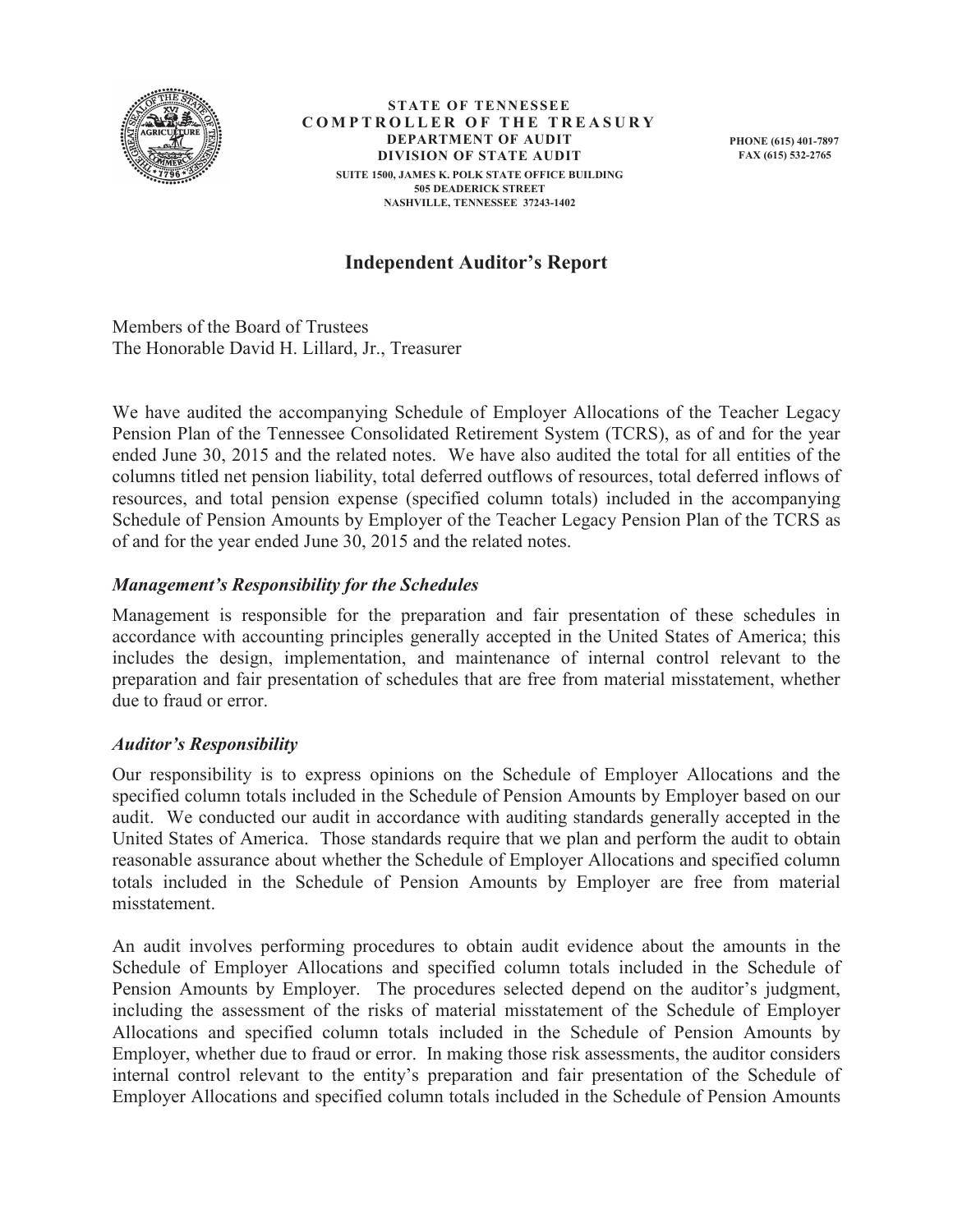by Employer in order to design audit procedures that are appropriate in the circumstances, but not for the purpose of expressing an opinion on the effectiveness of the entity's internal control. Accordingly, we express no such opinion. An audit also includes evaluating the appropriateness of accounting principles used and reasonableness of significant accounting estimates made by management, as well as evaluating the overall presentation of the Schedule of Employer Allocations and specified column totals included in the Schedule of Pension Amounts by Employer.

We believe that the audit evidence we have obtained is sufficient and appropriate to provide a basis for our audit opinions. Tennessee statutes, in addition to audit responsibilities, entrust certain other responsibilities to the Comptroller of the Treasury. Those responsibilities include serving as a member of the board of trustees of the TCRS. We do not believe that the Comptroller's service in this capacity affected our ability to conduct an independent audit of the Schedule of Employer Allocations and specified column totals included in the Schedule of Pension Amounts by Employer.

## *Opinions*

In our opinion, the schedules referred to above present fairly, in all material respects, the employer allocations and net pension liability, total deferred outflows of resources, total deferred inflows of resources, and total pension expense for the total of all participating entities for the Teacher Legacy Pension Plan of the TCRS as of and for the year ended June 30, 2015, in accordance with accounting principles generally accepted in the United States of America.

## *Other Matter*

We have audited, in accordance with auditing standards generally accepted in the United States of America, the financial statements of the Tennessee Consolidated Retirement System as of and for the year ended June 30, 2015, and our report thereon, dated December 23, 2015, expressed an unmodified opinion on those financial statements.

## *Restriction on Use*

This report is intended solely for the information and use of the board of trustees for the Tennessee Consolidated Retirement System, management of the Tennessee Consolidated Retirement System, and Teacher Legacy Pension Plan employers and their auditors and is not intended to be and should not be used by anyone other than these specified parties.

Separal U. Lordess)

Deborah V. Loveless, CPA **Director** October 31, 2016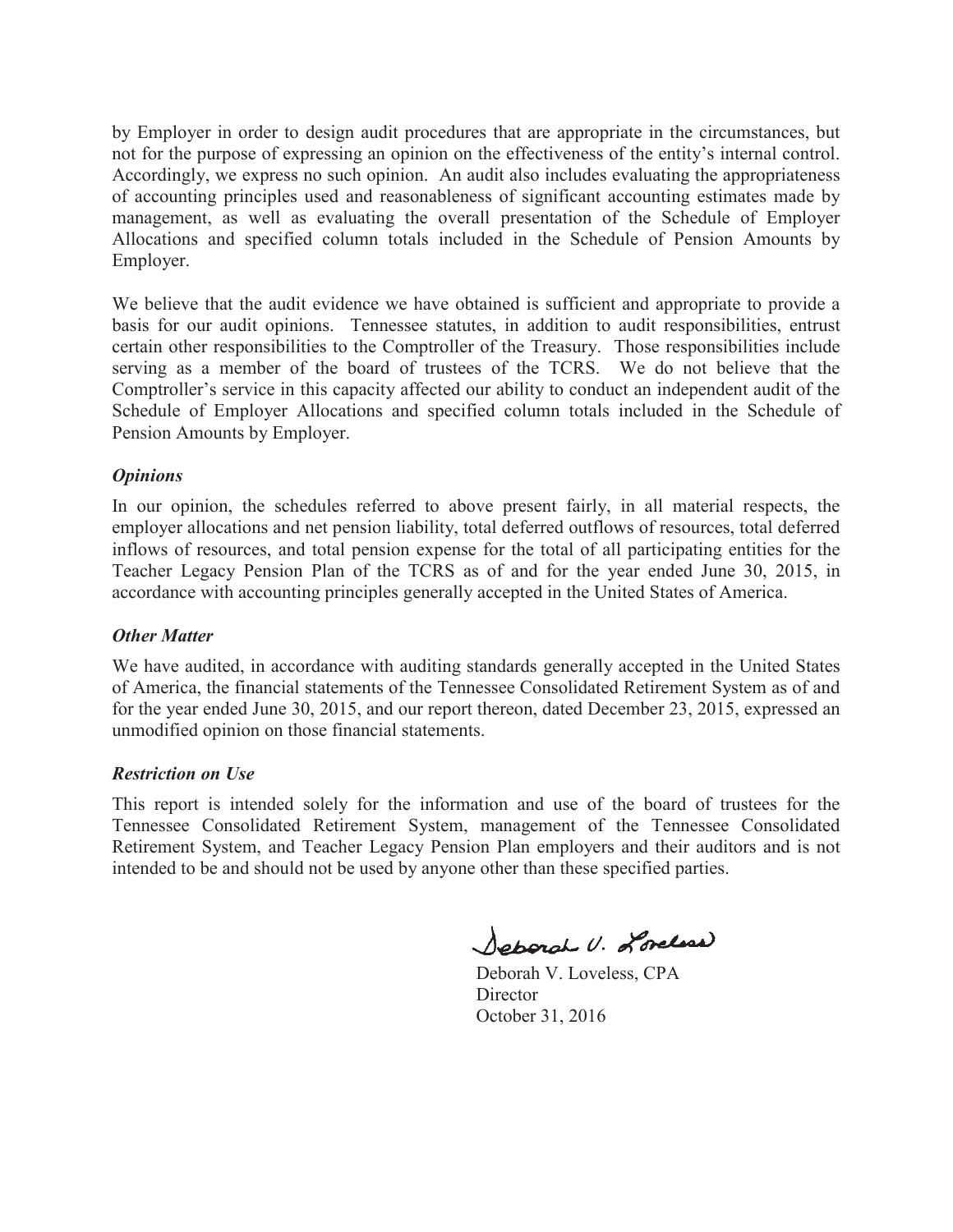|          |                                          | Employer                   | <b>Employer</b>   |
|----------|------------------------------------------|----------------------------|-------------------|
|          |                                          | <b>Contributions for</b>   | <b>Allocation</b> |
| Employer |                                          | the Year Ended             | Percentage at     |
| Code     | Employer                                 | June 30, 2015              | June 30, 2015     |
| 30002    | <b>Achievement School Districts</b>      | \$<br>3,241,604            | 0.95788510%       |
| 99117    | Alamo City Schools                       | \$<br>196,625              | 0.05810224%       |
| 99105    | Alcoa City Schools                       | \$<br>787,391              | 0.23267183%       |
| 99001    | <b>Anderson County Schools</b>           | \$<br>2,595,924            | 0.76708847%       |
| 97901    | <b>Arlington Municipal Schools</b>       | \$<br>1,547,985            | 0.45742540%       |
| 97915    | Arrow Academy                            | \$<br>13,158               | 0.00388815%       |
| 99154    | Athens City Schools                      | \$<br>649,018              | 0.19178305%       |
| 97916    | Aurora Collegiate Academy Inc.           | \$<br>22,059               | 0.00651828%       |
| 97902    |                                          | \$<br>3,009,957            | 0.88943399%       |
|          | <b>Bartlett Municipal Schools</b>        |                            |                   |
| 99002    | <b>Bedford County Schools</b>            | \$<br>2,431,813            | 0.71859397%       |
| 99217    | <b>Bells City Schools</b>                | \$<br>152,686              | 0.04511827%       |
| 99003    | <b>Benton Co Teachers</b>                | \$<br>797,954              | 0.23579318%       |
| 99004    | <b>Bledsoe Co Teachers</b>               | \$<br>649,696              | 0.19198349%       |
| 99005    | <b>Blount Co Teachers</b>                | \$<br>3,672,032            | 1.08507521%       |
| 99627    | <b>Bradford Special Schools</b>          | \$<br>196,551              | 0.05808042%       |
| 99006    | <b>Bradley Co Teachers</b>               | \$<br>3,406,765            | 1.00668975%       |
| 99182    | <b>Bristol Schools</b>                   | \$<br>1,548,204            | 0.45749002%       |
| 91901    | Cameron College Prep                     | \$<br>339,787              | 0.10040623%       |
| 99007    | Campbell Co Teachers                     | \$<br>1,739,023            | 0.51387662%       |
| 99008    | Cannon Co Teachers                       | \$<br>667,670              | 0.19729460%       |
| 99009    | <b>Carroll County Schools</b>            | \$<br>78,125               | 0.02308583%       |
| 99010    | <b>Carter Co Teachers</b>                | \$<br>1,862,080            | 0.55023943%       |
| 93302    | Chattanooga Charter School Of Excellence | \$<br>76,232               | 0.02252644%       |
| 93300    | Chattanooga Girls Leadership             | \$<br>97,371               | 0.02877278%       |
| 99011    | Cheatham County Schools                  | \$<br>1,741,936            | 0.51473741%       |
| 99012    | <b>Chester County Schools</b>            | \$<br>751,302              | 0.22200775%       |
| 97917    | Circles Of Success Learning Academy      | \$<br>66,870               | 0.01976003%       |
| 97918    | City University School Boys Preparatory  | \$<br>14,893               | 0.00440078%       |
| 97919    | City University School Girls Preparatory | \$<br>13,182               | 0.00389519%       |
| 97920    | City University School Of Liberal Arts   | \$<br>68,454               | 0.02022789%       |
| 99013    | <b>Claiborne County Schools</b>          | \$<br>1,596,791            | 0.47184734%       |
| 99014    | Clay County Schools                      | \$<br>368,885              | 0.10900459%       |
| 99106    | Cleveland City Schools Fed Proj          | \$<br>1,818,353            | 0.53731831%       |
| 91927    | Clinch Powell Ed Coop                    | \$<br>8,132                | 0.00240307%       |
| 99101    | Clinton City Schools                     | \$<br>350,705              | 0.10363243%       |
| 99015    | Cocke County Schools                     | \$<br>1,556,534            | 0.45995145%       |
| 99016    | <b>Coffee County Schools</b>             | \$<br>1,511,533            | 0.44665387%       |
| 97903    | Collierville Municipal Schools           | \$<br>2,729,499            | 0.80655949%       |
| 99017    | <b>Crockett County Schools</b>           | \$<br>641,647              | 0.18960504%       |
| 99018    | <b>Cumberland County Schools</b>         | \$<br>2,158,102            | 0.63771314%       |
| 92019    | Davidson County Charter Schools          | \$                         | 0.00000000%       |
| 99019    | Davidson County Schools                  | \$<br>28,722,365           | 8.48737964%       |
| 99172    | Dayton City Schools                      | \$<br>246,087              | 0.07271817%       |
| 99020    | <b>Decatur County Schools</b>            | \$<br>539,183              | 0.15932709%       |
| 99021    | Dekalb County Schools                    | \$<br>968,749              | 0.28626259%       |
| 99022    | <b>Dickson County Schools</b>            | \$<br>2,658,821            | 0.78567413%       |
| 99023    | Dyer County Schools                      | \$                         | 0.32632733%       |
| 99123    | Dyersburg City Schools                   | \$<br>1,104,333<br>990,327 |                   |
|          |                                          | \$                         | 0.29263902%       |
| 99110    | Elizabethton City Schools                | 917,543                    | 0.27113140%       |
| 94700    | <b>Emerald Charter School</b>            | \$<br>8,018                | 0.00236935%       |
| 99254    | Etowah City Schools                      | \$<br>122,198              | 0.03610925%       |
| 91925    | <b>Explore Community School</b>          | \$<br>9,572                | 0.00282847%       |
| 99024    | <b>Fayette County Schools</b>            | \$<br>979,435              | 0.28942045%       |
| 99152    | <b>Fayetteville City Schools</b>         | \$<br>529,211              | 0.15638053%       |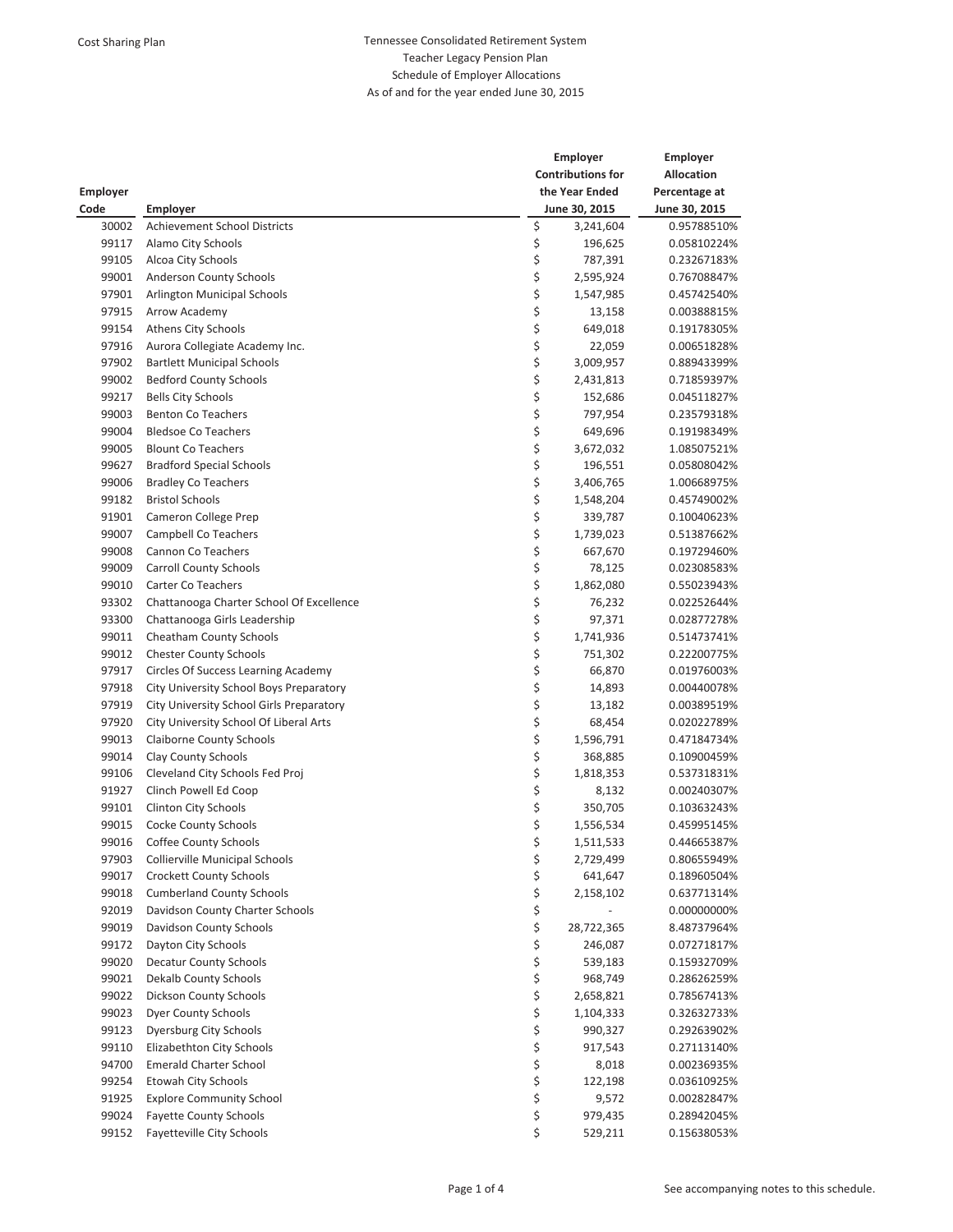|          |                                          |          | Employer                 | <b>Employer</b>   |
|----------|------------------------------------------|----------|--------------------------|-------------------|
|          |                                          |          | <b>Contributions for</b> | <b>Allocation</b> |
| Employer |                                          |          | the Year Ended           | Percentage at     |
| Code     | Employer                                 |          | June 30, 2015            | June 30, 2015     |
| 99025    | <b>Fentress County Schools</b>           | \$       | 758,729                  | 0.22420224%       |
| 99026    | Franklin Co Finance Dept                 | \$       | 1,779,184                | 0.52574405%       |
| 99194    | Franklin Special City School District    | \$       | 1,988,098                | 0.58747753%       |
| 97926    | Freedom Prep - Shelby Co Teachers        | \$       | 129,292                  | 0.03820554%       |
| 97904    | <b>Germantown Municipal Schools</b>      | \$       | 1,807,972                | 0.53425069%       |
| 99027    | <b>Gibson County Schools</b>             | \$       | 1,146,315                | 0.33873289%       |
| 99028    | Giles County Schools                     | \$       | 1,261,575                | 0.37279188%       |
| 99029    | <b>Grainger County Schools</b>           | \$       | 1,078,825                | 0.31878995%       |
| 99030    | <b>Greene County Schools</b>             | \$       | 2,235,478                | 0.66057772%       |
| 99130    | Greeneville City Schools                 | \$       | 1,154,484                | 0.34114672%       |
| 99031    | <b>Grundy County Schools</b>             | \$       | 760,113                  | 0.22461140%       |
| 99032    | Hamblen County Schools                   | \$       | 3,090,554                | 0.91325028%       |
| 92033    | Hamilton County Charter Schools          | \$       |                          | 0.00000000%       |
| 99033    | <b>Hamilton County Schools</b>           | \$       | 14,190,695               | 4.19331120%       |
| 99034    | <b>Hancock County Schools</b>            | \$       | 399,809                  | 0.11814252%       |
| 99035    | <b>Hardeman County Schools</b>           | \$       | 1,509,819                | 0.44614741%       |
| 99036    | <b>Hardin County Schools</b>             | \$       | 1,180,701                | 0.34889396%       |
| 99085    | Hartsville Trousdale County Schools      | \$       | 405,580                  | 0.11984789%       |
| 99037    | <b>Hawkins County Schools</b>            | \$       | 2,467,027                | 0.72899966%       |
| 99038    |                                          | \$       |                          | 0.33065090%       |
| 99039    | Haywood County Schools                   | \$       | 1,118,964<br>1,269,163   |                   |
|          | <b>Henderson County Schools</b>          |          |                          | 0.37503414%       |
| 99040    | <b>Henry County Schools</b>              | \$       | 1,084,571                | 0.32048763%       |
| 99041    | <b>Hickman County Schools</b>            | \$<br>\$ | 1,169,474                | 0.34557643%       |
| 99209    | Hollow Rock Bruceton Special School Dist |          | 214,987                  | 0.06352795%       |
| 99042    | <b>Houston County Schools</b>            | \$       | 457,150                  | 0.13508663%       |
| 99127    | Humboldt City Schools                    | \$       | 438,853                  | 0.12967990%       |
| 99043    | Humphreys County Schools                 | \$       | 1,001,240                | 0.29586355%       |
| 99309    | Huntingdon City Schools                  | \$       | 433,603                  | 0.12812851%       |
| 91916    | Intrepid College Preparatory             | \$       | 14,233                   | 0.00420571%       |
| 93301    | Ivy Leadership Academy                   | \$       | 31,739                   | 0.00937868%       |
| 99044    | Jackson County Schools                   | \$       | 532,095                  | 0.15723254%       |
| 99057    | Jackson Madison County Schools           | \$       | 4,387,063                | 1.29636496%       |
| 99045    | Jefferson County Schools                 | \$       | 2,221,444                | 0.65643066%       |
| 99190    | Johnson City Schools                     | \$       | 2,891,131                | 0.85432135%       |
| 99046    | Johnson County Schools                   | \$       | 737,832                  | 0.21802723%       |
| 99282    | Kingsport City Schools                   | \$       | 2,895,224                | 0.85553060%       |
| 97928    | Kipp Memphis Collegiate Elementary       | \$       | 113,957                  | 0.03367405%       |
| 97929    | Kipp Memphis Collegiate High             | \$       | 127,664                  | 0.03772427%       |
| 97930    | Kipp Memphis Collegiate Middle           | \$       | 68,017                   | 0.02009879%       |
| 91903    | Kipp Nashville Schools                   | \$       | 154,349                  | 0.04560970%       |
| 97927    | Kipp Schools-Kipp Memphis Academy Middle | \$       | 102,267                  | 0.03021958%       |
| 91904    | Knowledge Academies                      | \$       | 79,397                   | 0.02346153%       |
| 99047    | Knox County Schools                      | \$       | 21,188,757               | 6.26121944%       |
| 99048    | Lake County Schools                      | \$       | 355,362                  | 0.10500854%       |
| 97905    | Lakeland Municipal Schools               | \$       | 307,490                  | 0.09086251%       |
| 99049    | Lauderdale County Schools                | \$       | 1,455,379                | 0.43006038%       |
| 99050    | Lawrence County Schools                  | \$       | 2,284,174                | 0.67496701%       |
| 99195    | Lebanon Spec Schools Dst                 | \$       | 1,358,965                | 0.40157035%       |
| 99153    | Lenoir City Schools                      | \$       | 766,102                  | 0.22638102%       |
| 99051    | Lewis County Schools                     | \$       | 648,974                  | 0.19177008%       |
| 99139    | Lexington City Schools                   | \$       | 347,918                  | 0.10280893%       |
| 91907    | Liberty Collegiate                       | \$       | 109,369                  | 0.03231810%       |
| 99052    | Lincoln County Schools                   | \$       | 1,309,860                | 0.38705993%       |
| 99924    | Little TN Valley Ed Coop                 | \$       | 36,743                   | 0.01085759%       |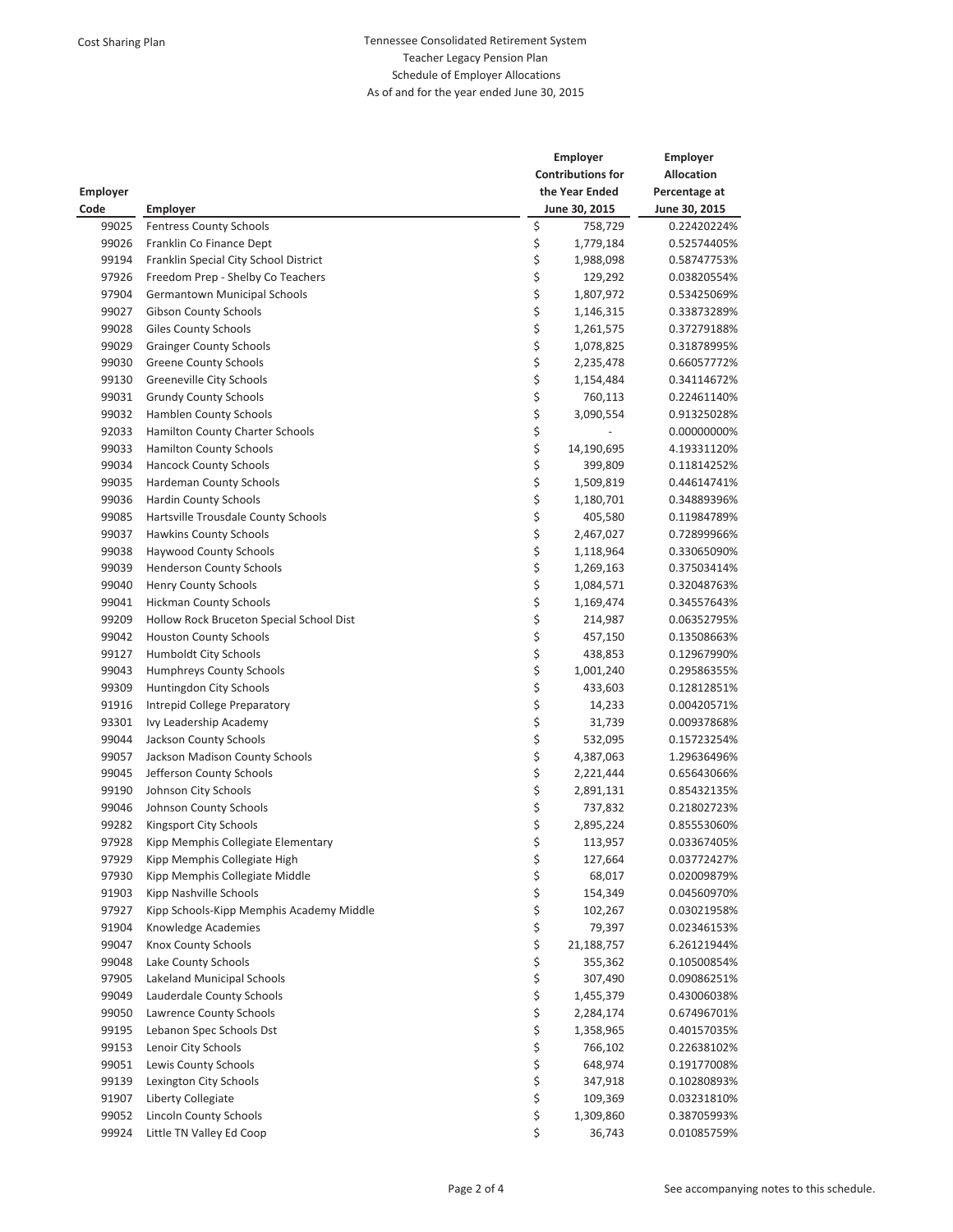|          |                                                  | <b>Employer</b>           | <b>Employer</b>   |
|----------|--------------------------------------------------|---------------------------|-------------------|
|          |                                                  | <b>Contributions for</b>  | <b>Allocation</b> |
| Employer |                                                  | the Year Ended            | Percentage at     |
| Code     | Employer                                         | June 30, 2015             | June 30, 2015     |
| 99053    | <b>Loudon County Schools</b>                     | \$<br>1,644,078           | 0.48582043%       |
| 99056    | <b>Macon County Schools</b>                      | \$<br>1,112,630           | 0.32877896%       |
| 99116    | Manchester City Schools                          | \$<br>625,091             | 0.18471262%       |
| 99058    | <b>Marion County Schools</b>                     | \$<br>1,311,722           | 0.38761023%       |
| 99059    | <b>Marshall County Schools</b>                   | \$                        | 0.49524392%       |
| 91908    | Martha O Bryan                                   | \$<br>1,675,968<br>71,263 | 0.02105794%       |
| 99205    | Maryville City Schools                           | \$                        |                   |
|          |                                                  | 2,078,187                 | 0.61409849%       |
| 99060    | <b>Maury County Schools</b>                      | \$<br>3,965,792           | 1.17188068%       |
| 99409    | Mckenzie City Schools                            | \$<br>452,309             | 0.13365621%       |
| 99054    | <b>McMinn County Schools</b>                     | \$<br>1,868,874           | 0.55224719%       |
| 99055    | <b>McNairy County Schools</b>                    | \$<br>1,449,291           | 0.42826144%       |
| 99061    | Meigs County Schools                             | \$<br>630,495             | 0.18630940%       |
| 97931    | Memphis Academy Of Health Sciences (MAHS) High   | \$<br>83,979              | 0.02481545%       |
| 97932    | Memphis Academy Of Health Sciences Middle School | \$<br>78,691              | 0.02325307%       |
| 97933    | Memphis Academy Of Science And Engineering       | \$<br>109,141             | 0.03225092%       |
| 97934    | Memphis Business Academy Elementary School       | \$<br>57,562              | 0.01700943%       |
| 97936    | Memphis Business Academy High School             | \$<br>93,345              | 0.02758325%       |
| 97935    | Memphis Business Academy Middle School           | \$<br>56,307              | 0.01663842%       |
| 97937    | Memphis College Preparatory Elementary School    | \$<br>96,616              | 0.02854976%       |
| 97938    | Memphis Grizzlies Prep                           | \$<br>64,663              | 0.01910771%       |
| 97953    | Memphis Rise Academy                             | \$<br>4,868               | 0.00143840%       |
| 97939    | Memphis School Of Excellence                     | \$<br>91,917              | 0.02716126%       |
| 99227    | Milan Special Sch Dist                           | \$<br>701,815             | 0.20738438%       |
| 97906    | Millington Municipal Schools                     | \$<br>826,309             | 0.24417191%       |
| 99062    | <b>Monroe County Schools</b>                     | \$<br>1,610,641           | 0.47594002%       |
| 99063    | Montgomery County Schools                        | \$<br>10,341,505          | 3.05588633%       |
| 99064    | Moore County Schools                             | \$<br>346,443             | 0.10237302%       |
| 99065    | <b>Morgan County Schools</b>                     | \$<br>1,047,412           | 0.30950738%       |
| 99175    | Murfreesboro City Schools                        | \$<br>2,777,010           | 0.82059891%       |
| 91909    | Nashville Academy Of Computer Science            | \$<br>11,139              | 0.00329160%       |
| 91910    | Nashville Classical                              | \$<br>51,609              | 0.01525039%       |
| 91911    | Nashville Preparatory Academy                    | \$<br>67,917              | 0.02006931%       |
| 97941    | New Consortium Of Law And Business-Bartlett      | \$<br>19,790              | 0.00584794%       |
| 91913    | New Vision Academy                               | \$<br>30,400              | 0.00898315%       |
| 99115    | Newport City Schools                             | \$<br>272,163             | 0.08042342%       |
| 99201    | Oak Ridge City Schools                           | \$<br>2,242,495           | 0.66265096%       |
| 99066    | <b>Obion County Schools</b>                      | \$<br>1,211,251           | 0.35792146%       |
| 97942    | Omni Prep Academy - North Pointe Lower School    | \$<br>37,094              | 0.01096116%       |
| 97943    | Omni Prep Academy - North Pointe Middle School   | \$<br>28,367              | 0.00838239%       |
| 99176    | Oneida Special Schools District                  | \$<br>390,266             | 0.11532254%       |
| 99067    | <b>Overton County Schools</b>                    | \$<br>1,057,677           | 0.31254059%       |
| 99140    | Paris City Schools                               | \$<br>587,225             | 0.17352323%       |
| 99068    | Perry County Schools                             | \$<br>432,305             | 0.12774507%       |
| 99069    | <b>Pickett County Schools</b>                    | \$<br>279,190             | 0.08249981%       |
| 99070    | Polk County Schools                              | \$<br>825,664             | 0.24398141%       |
| 97944    | Power Center Academy High School                 | \$<br>157,908             | 0.04666137%       |
| 97945    | Power Center Academy Middle School               | \$<br>139,394             |                   |
|          |                                                  | \$                        | 0.04119048%       |
| 91914    | Project Reflect Inc                              | \$<br>62,321              | 0.01841578%       |
| 97946    | Promise Academy                                  | 144,816                   | 0.04279275%       |
| 91915    | Purpose Preparatory Academy                      | \$<br>24,063              | 0.00711051%       |
| 99071    | <b>Putnam County Schools</b>                     | \$<br>3,644,619           | 1.07697498%       |
| 99072    | <b>Rhea County Schools</b>                       | \$<br>1,364,710           | 0.40326804%       |
| 99158    | <b>Richard City Schools</b>                      | \$<br>79,523              | 0.02349879%       |
| 99073    | Roane County Schools                             | \$<br>2,353,733           | 0.69552165%       |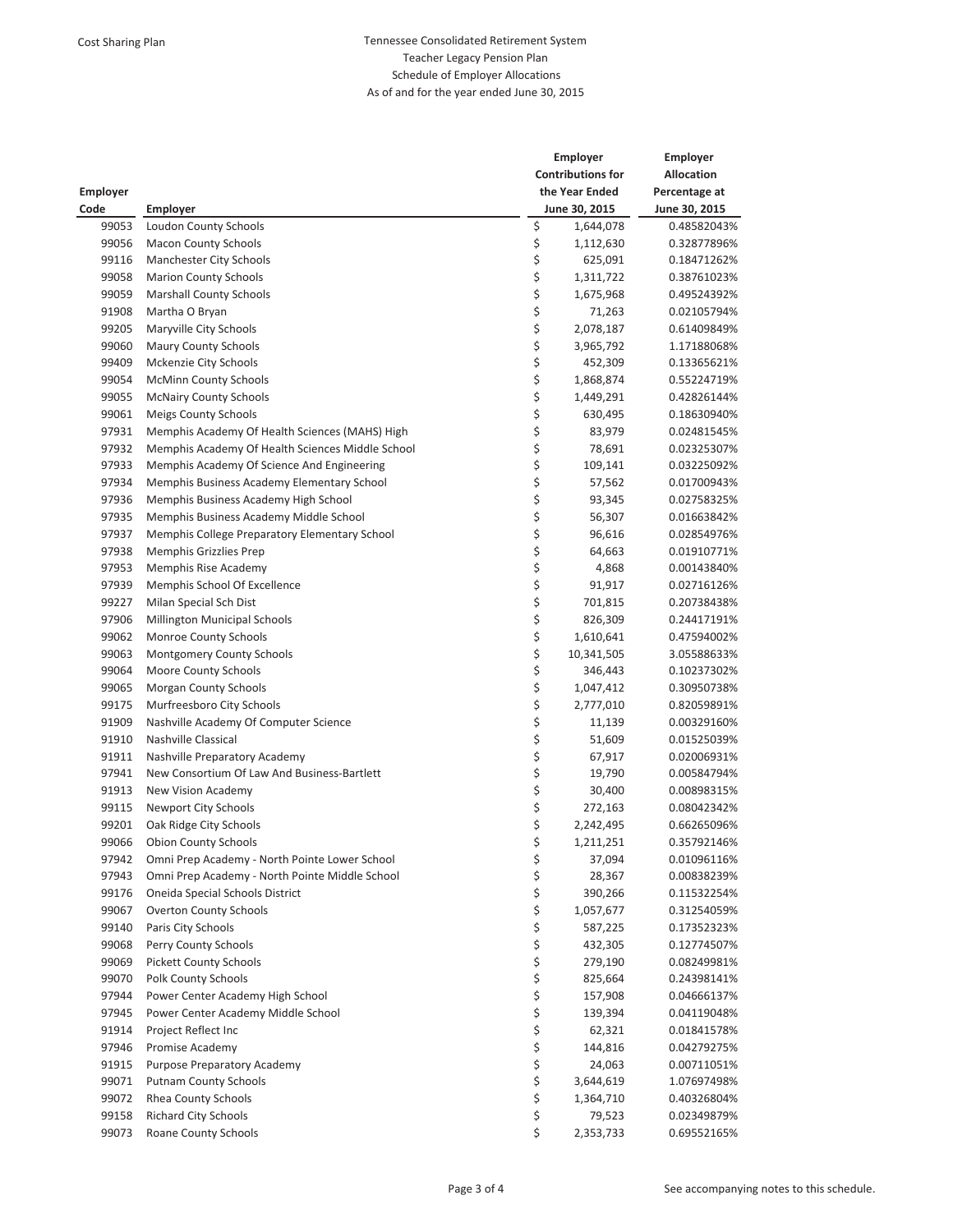|                 |                                                                | Employer                 | <b>Employer</b>   |
|-----------------|----------------------------------------------------------------|--------------------------|-------------------|
|                 |                                                                | <b>Contributions for</b> | <b>Allocation</b> |
| <b>Employer</b> |                                                                | the Year Ended           | Percentage at     |
| Code            | <b>Employer</b>                                                | June 30, 2015            | June 30, 2015     |
| 99074           | <b>Robertson County Schools</b>                                | \$<br>3,493,697          | 1.03237781%       |
| 91920           | Rocketship                                                     | \$<br>49,005             | 0.01448085%       |
| 99137           | Rogersville City Schools                                       | \$<br>228,341            | 0.06747409%       |
| 99075           | <b>Rutherford County Schools</b>                               | \$<br>13,266,310         | 3.92015793%       |
| 99076           | <b>Scott County Schools</b>                                    | \$<br>978,048            | 0.28901044%       |
| 99077           | Sequatchie County Schools                                      | \$<br>673,852            | 0.19912145%       |
| 99078           | Sevier County Schools                                          | \$<br>5,388,753          | 1.59236159%       |
| 99079           | Shelby Co Bd Of Ed Teachers                                    | \$<br>42,650,593         | 12.60313267%      |
| 92179           | Shelby County Schools Teacher                                  | \$                       | 0.00000000%       |
| 99080           | <b>Smith County Schools</b>                                    | \$<br>1,017,572          | 0.30068978%       |
| 97950           | Soulsville Charter School                                      | \$<br>258,982            | 0.07652859%       |
| 99509           | South Carroll County Special School Dist                       | \$<br>133,054            | 0.03931715%       |
| 97947           | Southern Avenue Charter Elementary School                      | \$<br>58,656             | 0.01733282%       |
| 97948           | Southern Avenue Charter Middle School                          | \$<br>60,061             | 0.01774782%       |
| 97949           | Star Academy                                                   | \$<br>56,843             | 0.01679703%       |
| 91917           | <b>Stem Preparatory</b>                                        | \$<br>78,745             | 0.02326892%       |
| 99081           | <b>Stewart County Schools</b>                                  | \$<br>651,856            | 0.19262174%       |
| 99082           | <b>Sullivan County Schools</b>                                 | \$<br>3,295,803          | 0.97390083%       |
| 99083           | <b>Sumner County Schools</b>                                   | \$<br>9,369,511          | 2.76866482%       |
| 99162           | Sweetwater City Schools                                        | \$<br>506,773            | 0.14975000%       |
| 99084           | <b>Tipton County Schools</b>                                   | \$<br>3,789,647          | 1.11983027%       |
| 99620           | <b>Trenton Special Schools</b>                                 | \$<br>466,511            | 0.13785285%       |
| 99216           | <b>Tullahoma City Schools</b>                                  | \$<br>1,195,881          | 0.35337964%       |
| 99086           | Unicoi County Schools                                          | \$<br>813,280            | 0.24032196%       |
| 99166           | <b>Union City Schools</b>                                      | \$<br>512,579            | 0.15146582%       |
| 99087           | <b>Union County Schools</b>                                    | \$<br>1,029,802          | 0.30430370%       |
| 91919           | Valor Collegiate Academy                                       | \$<br>20,096             | 0.00593844%       |
| 99088           | Van Buren County Schools                                       | \$<br>310,271            | 0.09168416%       |
| 97951           | Veritas College Preparatory Charter School                     | \$<br>40,966             | 0.01210540%       |
| 97954           | <b>Vision Prep</b>                                             | \$<br>10,205             | 0.00301567%       |
| 97921           | W.E.B. Dubois Charter-Elementary School Of Arts And Technology | \$<br>36,685             | 0.01084038%       |
| 97922           | W.E.B. Dubois-Elementary School Of Entrepreneurship            | \$<br>44,997             | 0.01329635%       |
| 97923           | W.E.B. Dubois-High School Of Arts And Technology               | \$<br>5,786              | 0.00170964%       |
| 97925           | W.E.B. Dubois-High School Of Leadership And Public Policy      | \$<br>12,325             | 0.00364187%       |
| 97924           | W.E.B. Dubois-Middle School Of Arts And Technology             | \$<br>25,568             | 0.00755527%       |
| 99089           | Warren County Schools                                          | \$<br>2,170,006          | 0.64123087%       |
| 99090           | <b>Washington County Schools</b>                               | \$<br>2,590,548          | 0.76549994%       |
| 99091           | Wayne County Schools                                           | \$<br>908,461            | 0.26844782%       |
| 99092           | <b>Weakley County Schools</b>                                  | \$<br>1,438,878          | 0.42518449%       |
| 99609           | West Carroll Special School District                           | \$<br>335,661            | 0.09918687%       |
| 99093           | White County Schools                                           | \$<br>1,290,415          | 0.38131396%       |
| 99094           | Williamson County Schools                                      | \$<br>11,506,530         | 3.40014784%       |
| 99095           | <b>Wilson County Schools</b>                                   | \$<br>4,821,378          | 1.42470391%       |
|                 | <b>Total for All Employers</b>                                 | \$<br>338,412,630        | 100.00000000%     |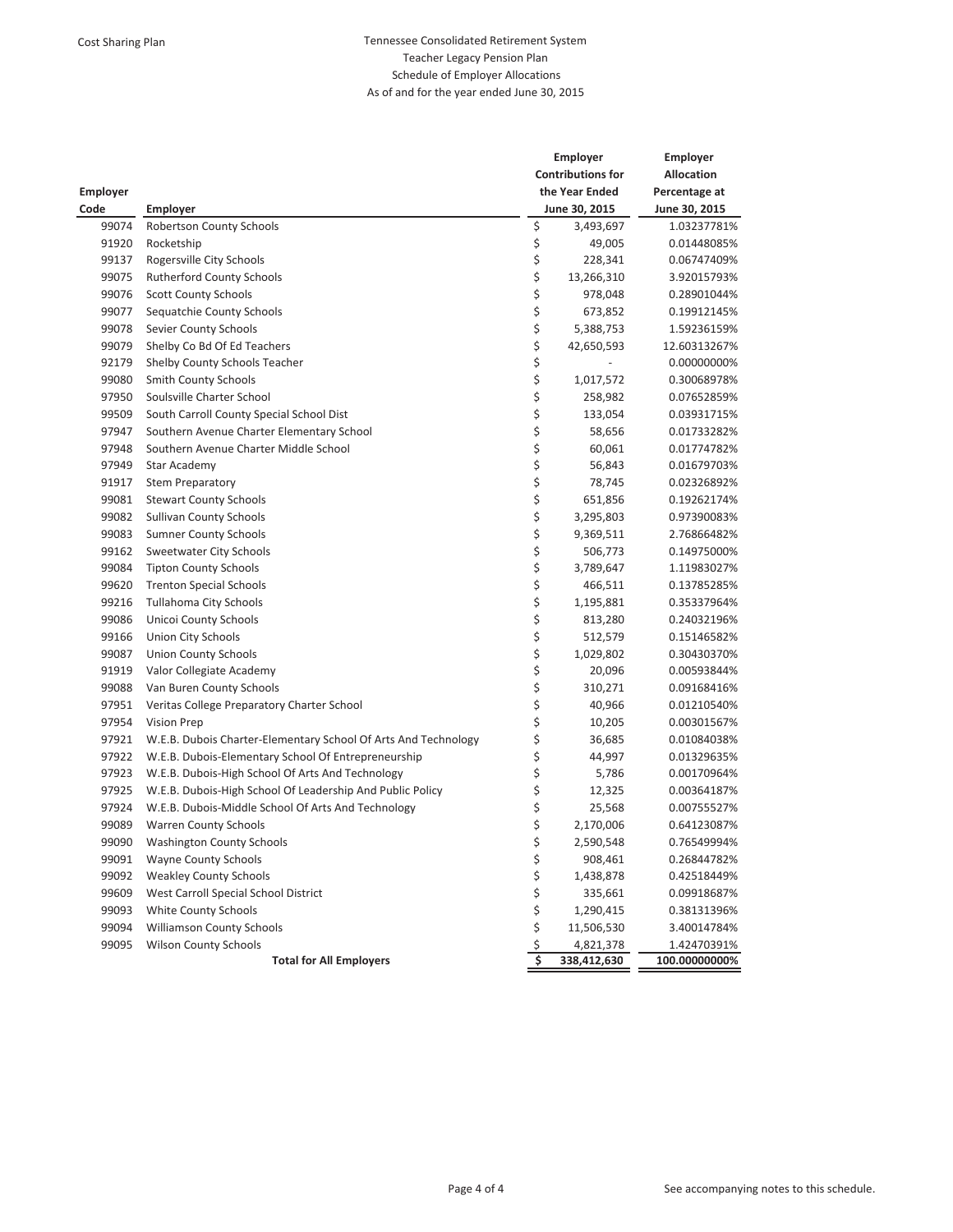Teacher Legacy Pension Plan

#### Schedule of Pension Amounts by Employer

|                |                                                                                     |                          | <b>Deferred Outflows of Resources</b> |                         |                          |                          |                      |                  |                          |                       |                          |                         | <b>Deferred Inflows of Resources</b> |                          |              | <b>Pension Expense (Negative Pension Expense)</b> |                          |                       |                    |                          |                    |                         |                          |                        |
|----------------|-------------------------------------------------------------------------------------|--------------------------|---------------------------------------|-------------------------|--------------------------|--------------------------|----------------------|------------------|--------------------------|-----------------------|--------------------------|-------------------------|--------------------------------------|--------------------------|--------------|---------------------------------------------------|--------------------------|-----------------------|--------------------|--------------------------|--------------------|-------------------------|--------------------------|------------------------|
|                |                                                                                     |                          |                                       |                         |                          |                          |                      |                  |                          |                       |                          |                         |                                      |                          |              |                                                   |                          |                       |                    |                          |                    |                         |                          |                        |
|                |                                                                                     |                          |                                       |                         |                          | Net Difference           |                      |                  |                          |                       |                          |                         |                                      | <b>Net Difference</b>    |              |                                                   |                          |                       |                    |                          |                    |                         |                          |                        |
|                |                                                                                     |                          |                                       |                         |                          | <b>Between Projected</b> |                      |                  |                          |                       |                          |                         |                                      | <b>Between Projected</b> |              |                                                   |                          |                       |                    |                          |                    |                         |                          |                        |
|                |                                                                                     |                          |                                       |                         |                          | and Actual               |                      |                  |                          |                       |                          |                         |                                      | and Actual               |              |                                                   |                          |                       |                    |                          |                    |                         |                          |                        |
|                |                                                                                     |                          |                                       | <b>Differences</b>      |                          | Investment               |                      |                  |                          |                       |                          | <b>Differences</b>      |                                      | Investment               |              |                                                   |                          |                       |                    | tionate Shar             |                    |                         |                          | <b>Total Employer</b>  |
|                |                                                                                     |                          |                                       | <b>Between Expected</b> |                          | <b>Earnings on</b>       |                      |                  |                          | <b>Total Deferred</b> |                          | <b>Between Expected</b> |                                      | <b>Earnings on</b>       |              |                                                   |                          | <b>Total Deferred</b> |                    | of Plan Pension          |                    | <b>Deferred Amounts</b> |                          | <b>Pension Expense</b> |
| Employer       |                                                                                     | <b>Net Pension</b>       |                                       | and Actual              |                          | <b>Pension Plan</b>      |                      | Changes in       |                          | Outflows of           |                          | and Actual              |                                      | <b>Pension Plan</b>      |              | Changes in                                        |                          | Inflows of            |                    | <b>Expense (Negative</b> |                    | from Changes in         |                          | (Negative Pensior      |
| Code           | Employer                                                                            | <b>Liability (Asset)</b> |                                       | Experience              |                          | Investments              |                      | Proportion       |                          | Resources             |                          | Experience              |                                      | Investments              |              | Proportion                                        |                          | Resources             |                    | <b>Pension Expensel</b>  |                    | Proportion              |                          | Expense)               |
| 30002          | <b>Achievement School Districts</b><br>Ś                                            | 392.382                  | <sub>S</sub>                          | 314.903                 | s.                       | 7.085.199                | $\hat{\varsigma}$    | 8.995.803        | s                        | 16,395,906            | $\mathsf{s}$             | 6.107.492               | <b>S</b>                             | 9.618.544                | <sub>S</sub> |                                                   | $\mathsf{S}$             | 15.726.035            | <b>S</b>           | (331.270)                | s                  | 1.799.161               | -S                       | 1,467,891              |
| 99117          | Alamo City Schools<br>۹                                                             | 23,801                   | $\leq$                                | 19.101                  | -S                       | 429.765                  | -S                   | 53,752           | ×,                       | 502.618               | $\hat{\mathbf{S}}$       | 370.461                 | S.                                   | 583.430                  | $\leq$       | 11.522                                            | $\hat{\mathbf{z}}$       | 965.413               | $\leq$             | (20.094)                 | $\leq$             | 8.446                   | $\leq$                   | (11, 648)              |
| 99105          | Alcoa City Schools<br>Š                                                             | 95.310                   | s                                     | 76.491                  | -S.                      | 1,721,006                | $\hat{\mathbf{S}}$   | 150.815          | s                        | 1.948.312             | <sub>S</sub>             | 1.483.520               | $\mathsf{S}$                         | 2.336.360                | S.           |                                                   | Ś                        | 3.819.879             | <b>S</b>           | (80.466)                 | -S                 | 30.163                  | -S                       | (50, 303)              |
| 99001          | Anderson County Schools<br>Ś                                                        | 314.226                  | s                                     | 252,179                 |                          | 5,673,932                | s.                   | 99,889           | S                        | 6,026,000             | <sub>S</sub>             | 4,890,969               | Ś                                    | 7,702,671                | s            | 55,170                                            | Ś                        | 12,648,810            | <b>S</b>           | (265, 286)               | -S                 | 8,944                   |                          | (256, 342)             |
| 97901          | Arlington Municipal Schools<br>Š                                                    | 187.377                  | s                                     | 150,378                 | -S                       | 3.383.443                | -S.                  | 4.902.642        | <sub>S</sub>             | 8.436.464             | -S                       | 2.916.552               | Ś                                    | 4.593.209                | S.           |                                                   | <sup>s</sup>             | 7.509.761             | -S                 | (158, 193)               | $\sim$             | 980,528                 | - 9                      | 822,335                |
| 97915          | Ś<br>Arrow Academy                                                                  | 1.593                    | Ś                                     | 1,278                   |                          | 28.760                   |                      | 41.576           | <sub>S</sub>             | 71.614                | Ś                        | 24.791                  | Ś                                    | 39.043                   |              |                                                   | Ś                        | 63.834                | <b>S</b>           | (1.345)                  |                    | 8.315                   |                          | 6.971                  |
| 99154          | Athens City Schools<br>Ś                                                            | 78,56                    | <sub>S</sub>                          | 63,048                  |                          | 1,418,564                |                      | 152,371          | \$                       | 1,633,983             | <sup>\$</sup>            | 1,222,812               | S                                    | 1,925,778                |              |                                                   | Ś                        | 3,148,590             | $\mathsf{S}$       | (66, 325)                |                    | 30,474                  |                          | (35, 851)              |
| 97916          | Aurora Collegiate Academy Inc.<br>Ś                                                 | 2.670                    | <sub>S</sub>                          | 2.143                   |                          | 48.214                   |                      | 69,700           | S.                       | 120.057               | Ś                        | 41.561                  | Ś                                    | 65.453                   |              |                                                   | Ś                        | 107.014               |                    | (2.254)                  | s                  | 13,940                  |                          | 11,686                 |
| 97902          | <b>Bartlett Municipal Schools</b><br>s                                              | 364.34                   | s                                     | 292,400                 |                          | 6,578,886                | $\hat{\varsigma}$    | 9,510,710        | \$                       | 16,381,997            | <sup>\$</sup>            | 5,671,046               | S                                    | 8,931,196                | s            |                                                   | Ś                        | 14,602,242            | -S                 | (307, 597)               | s                  | 1,902,142               |                          | 1,594,545              |
| 99002          | <b>Bedford County Schools</b><br>Ś                                                  | 294.361                  | s                                     | 236,237                 | $\hat{\mathbf{S}}$       | 5,315,232                | $\leq$               | 114,787          | <sup>s</sup>             | 5,666,256             | -S                       | 4.581.767               | \$                                   | 7,215,717                | <sub>S</sub> | 126,318                                           | Ś                        | 11.923.802            | -\$                | (248, 514)               | $\leq$             | (2, 306)                | ×                        | (250, 821)             |
| 99217          | <b>Bells City Schools</b><br>S                                                      | 18.482                   | s                                     | 14.833                  | $\hat{\mathbf{S}}$       | 333.727                  | $\ddot{\phantom{1}}$ | 20.085           | <sub>S</sub>             | 368,644               | -S                       | 287.675                 | s                                    | 453.052                  | S.           |                                                   | <b>S</b>                 | 740.727               | -S                 | (15, 603)                |                    | 4,017                   | - S                      | (11, 587)              |
| 99003          | <b>Benton Co Teachers</b><br>Ś                                                      | 96.589                   | <b>S</b>                              | 77.517                  | $\hat{\mathbf{S}}$       | 1.744.094                | $\hat{\mathbf{S}}$   | 15.791           | ß,                       | 1.837.401             | <sub>S</sub>             | 1.503.421               | Ś                                    | 2,367,703                | S.           | 66,438                                            | $\leq$                   | 3.937.562             | $\leq$             | (81, 545)                | $\leq$             | (10.130)                | $\overline{\phantom{a}}$ | (91, 675)              |
| 99004          | Ś<br><b>Bledsoe Co Teachers</b>                                                     | 78.643                   | <sub>S</sub>                          | 63.114                  | $\hat{\mathbf{S}}$       | 1.420.046                | $\leq$               | 105.043          | <sup>s</sup>             | 1.588.204             | -S                       | 1.224.090               | s                                    | 1.927.790                | <sub>S</sub> |                                                   | Ś                        | 3.151.880             | -S                 | (66.394)                 | $\sim$             | 21.009                  | ×                        | (45.386)               |
| 99005          | <b>Blount Co Teachers</b><br>S                                                      | 444 484                  | $\leq$                                | 356.717                 | $\hat{\mathbf{S}}$       | 8.025.988                | $\leq$               | 221.788          | $\hat{\mathbf{S}}$       | 8.604.492             | $\hat{\mathbf{S}}$       | 6.918.458               | $\hat{\mathbf{z}}$                   | 10.895.715               | $\leq$       | 251.215                                           | $\hat{\mathbf{z}}$       | 18.065.389            | $\leq$             | (375.256)                | - 9                | (5.886)                 | ×                        | (381.142)              |
| 99627          | <b>Bradford Special Schools</b><br>Ś                                                | 23.792                   | s                                     | 19.094                  | $\leq$                   | 429.604                  | $\leq$               | 11.112           | <sub>S</sub>             | 459,810               | <sub>S</sub>             | 370.322                 | Ś                                    | 583.211                  | S.           |                                                   | Ś                        | 953.533               | -S                 | (20.086)                 | $\sim$             | 2.222                   | - S                      | (17.864)               |
| 99006          | <b>Bradley Co Teachers</b><br>Ś                                                     | 412.375                  | s                                     | 330,948                 | -Ś                       | 7,446,193                | -S                   | 443,495          | <sub>S</sub>             | 8,220,636             | -S                       | 6,418,671               | -S                                   | 10,108,613               | <sub>S</sub> |                                                   | Ś                        | 16,527,283            | -S                 | (348, 148)               | - S                | 88,699                  | -S                       | (259, 449)             |
| 99182          | <b>Bristol Schools</b><br>S                                                         | 187,404                  | s                                     | 150.399                 | -S                       | 3.383.921                | -S                   | 106.742          | -S                       | 3.641.063             | $\hat{\mathbf{S}}$       | 2.916.964               | Ś                                    | 4.593.858                | $\leq$       | 69,839                                            | <b>S</b>                 | 7.580.660             | -S                 | (158.216)                | - 9                | 7.381                   | -9                       | (150, 835)             |
| 91901          | Cameron College Prep<br>Ś                                                           | 41.130                   | <sub>S</sub>                          | 33,008                  | -S                       | 742.676                  | s.                   | 1.073.643        | S.                       | 1,849,327             | <sub>S</sub>             | 640,192                 | Ś                                    | 1,008,223                | s            |                                                   | Ś                        | 1.648.415             | <b>S</b>           | (34, 724)                | <sub>S</sub>       | 214.729                 | -S                       | 180,005                |
| 99007          | Campbell Co Teacher:<br>Ś                                                           | 210,50                   | \$                                    | 168,936                 |                          | 3,800,997                |                      | 327,872          | \$                       | 4,297,805             | Ś                        | 3,276,486               | \$                                   | 5,160,060                |              | 140,481                                           | Ś                        | 8,577,027             | $\mathsf{S}$       | (177, 716)               |                    | 37,478                  |                          | (140, 238)             |
| 99008          | Cannon Co Teachers<br>Ś                                                             | 80.81                    | s                                     | 64.860                  | -S                       | 1.459.331                |                      | 6.409            | $\overline{\phantom{a}}$ | 1,530,600             | <sub>S</sub>             | 1.257.954               | s                                    | 1.981.122                | S            | 2.399                                             | Ś                        | 3.241.474             | <b>S</b>           | (68, 231)                |                    | 802                     | -S                       | (67, 429)              |
| 99009          | Carroll County Schools<br>Ś                                                         | 9,45                     | s                                     | 7,589                   |                          | 170,759                  |                      | 6.540            | S.                       | 184,889               | Ś                        | 147,196                 | s                                    | 231.815                  | s            | 5,458                                             | Ś                        | 384,469               | <sub>S</sub>       | (7,984)                  |                    | 216                     | -S                       | (7, 767)               |
| 99010          | Carter Co Teachers<br>Ś                                                             | 225.397                  | s                                     | 180,890                 | $\ddot{\phantom{1}}$     | 4,069,962                | $\ddot{\phantom{1}}$ | 163,702          | <sup>s</sup>             | 4,414,554             | <sub>S</sub>             | 3,508,336               | \$                                   | 5,525,195                | S            | 237.587                                           | Ś                        | 9,271,118             | -\$                | (190, 292)               |                    | (14, 777)               | -S                       | (205,069)              |
| 93302          | Chattanooga Charter School Of Excellence<br>S                                       | 9.228                    | <sub>S</sub>                          | 7.406                   |                          | 166.622                  |                      | 240.875          | <sup>s</sup>             | 414,902               | -S                       | 143,629                 | S                                    | 226.198                  | S            |                                                   | <sub>S</sub>             | 369.827               | <b>S</b>           | (7,790)                  |                    | 48,175                  | $\leq$                   | 40.385                 |
| 93300          | Chattanooga Girls Leadership<br>Ś                                                   | 11.786                   | <b>S</b>                              | 9.459                   | $\hat{\mathbf{S}}$       | 212.824                  | -S                   | 307.667          | <b>S</b>                 | 529,950               | $\leq$                   | 183.456                 | S.                                   | 288.920                  | S.           |                                                   | <b>S</b>                 | 472.376               | <b>S</b>           | (9,951)                  | $\sim$             | 61.533                  | ×                        | 51.583                 |
| 99011          | Cheatham County Schools<br>S                                                        | 210.854                  | $\leq$                                | 169.219                 | $\ddot{\phantom{1}}$     | 3.807.364                | $\ddot{\phantom{1}}$ |                  | $\hat{\mathbf{S}}$       | 3.976.583             | $\hat{\mathbf{z}}$       | 3.281.974               | $\hat{\varsigma}$                    | 5,168,704                | S.           | 500.439                                           | $\hat{\mathbf{S}}$       | 8.951.117             | $\leq$             | (178.014)                | $\sim$             | (100.088)               | ×                        | (278, 102)             |
| 99012<br>97917 | <b>Chester County Schools</b><br>S<br>Ś                                             | 90.942<br>8.094          | $\leq$<br>s                           | 72.985<br>6.496         | -S<br>$\hat{\mathbf{S}}$ | 1.642.127<br>146.159     | $\leq$<br>$\leq$     | 5.958<br>211.294 | ×,                       | 1.721.070<br>363,949  | $\hat{\mathbf{S}}$       | 1.415.525<br>125.990    | $\hat{\varsigma}$<br>Ś               | 2.229.277<br>198,419     | $\leq$<br>S. | 63.799                                            | $\hat{\mathbf{z}}$       | 3.708.601<br>324.409  | -S                 | (76.778)<br>(6.834)      | $\sim$<br>$\sim$   | (11.568)<br>42.259      | ×<br>$\leq$              | (88,346)<br>35.425     |
| 97918          | Circles Of Success Learning Academy<br>City University School Boys Preparatory<br>S | 1,80                     | <b>S</b>                              | 1,447                   | -S                       | 32,551                   | -S                   | 47,057           | -S<br>$\leq$             | 81,056                | -S<br>$\hat{\mathbf{S}}$ | 28,059                  | $\hat{\varsigma}$                    | 44.190                   | S.           |                                                   | -S<br>$\hat{\mathbf{z}}$ | 72,250                | -S<br>$\leq$       | (1, 522)                 | - 9                | 9,411                   | -S                       | 7,890                  |
| 97919          | City University School Girls Preparatory<br>S                                       | 1.596                    | $\leq$                                | 1.281                   | -S                       | 28.812                   | -S                   | 41.651           | $\leq$                   | 71,743                | $\hat{\mathbf{S}}$       | 24.836                  | -S                                   | 39.113                   | $\leq$       |                                                   | $\hat{\mathbf{S}}$       | 63.949                | $\leq$             | (1.347)                  | - 9                | 8.330                   | -S                       | 6.983                  |
| 97920          | City University School Of Liberal Arts<br>Ś                                         | 8.286                    | <sub>S</sub>                          | 6,650                   |                          | 149.620                  |                      | 216.297          | S.                       | 372,566               | <sub>S</sub>             | 128,973                 | s                                    | 203.117                  | s            |                                                   | Ś                        | 332,091               | <b>S</b>           | (6,996)                  | -S                 | 43,259                  |                          | 36,264                 |
| 99013          | Claiborne County Schools<br>Ś                                                       | 193.285                  | <sub>S</sub>                          | 155,119                 |                          | 3.490.118                |                      |                  | <sup>s</sup>             | 3.645.238             | <sub>S</sub>             | 3.008.507               | s                                    | 4.738.026                |              | 32,823                                            | Ś                        | 7.779.355             | <b>S</b>           | (163.181)                |                    | (6.565)                 |                          | (169, 746)             |
| 99014          | Clay County Schools<br>Ś                                                            | 44.652                   | Ś                                     | 35.835                  |                          | 806.275                  |                      | 42.524           | s                        | 884.635               | ś                        | 695.015                 | Ś                                    | 1.094.563                |              | 76.758                                            | Ś                        | 1.866.336             | <sub>S</sub>       | (37.698)                 |                    | (6.847)                 | - S                      | (44, 544)              |
| 99106          | Cleveland City Schools Fed Proj<br>Ś                                                | 220.104                  | s                                     | 176,643                 |                          | 3.974.388                |                      | 71,689           | -S                       | 4,222,720             | \$                       | 3,425,951               | S                                    | 5,395,448                | s            |                                                   | Ś                        | 8,821,399             | $\mathsf{S}$       | (185, 823)               |                    | 14,338                  | -S                       | (171, 485)             |
| 91927          | Clinch Powell Ed Coop<br>۹                                                          | 984                      | <b>S</b>                              | 790                     |                          | 17.775                   | $\ddot{\phantom{1}}$ |                  | ×,                       | 18.565                | -S                       | 15,322                  | s                                    | 24.130                   | S            | 19,869                                            | <b>S</b>                 | 59.321                | $\leq$             | (831)                    | $\leq$             | (3,974)                 | $\leq$                   | (4,805)                |
| 99101          | Clinton City Schools<br>Ś                                                           | 42.45:                   | s                                     | 34,069                  |                          | 766.539                  | $\hat{\mathbf{S}}$   | 32,634           | S.                       | 833,243               | <sub>S</sub>             | 660,762                 | Ś                                    | 1,040,619                | s            | 869                                               | Ś                        | 1,702,250             | <b>S</b>           | (35, 840)                |                    | 6,353                   | ×                        | (29, 487)              |
| 99015          | Cocke County Schools<br>Ś                                                           | 188.412                  | s                                     | 151.208                 | $\hat{\mathbf{S}}$       | 3.402.128                | $\leq$               | 14.919           | <sup>s</sup>             | 3.568.255             | \$                       | 2.932.658               | Ś                                    | 4.618.574                | S            | 54.153                                            | Ś                        | 7.605.385             | -S                 | (159.067)                | $\leq$             | (7, 847)                |                          | (166, 914)             |
| 99016          | <b>Coffee County Schools</b><br>S                                                   | 182.965                  | $\leq$                                | 146.837                 | -S                       | 3.303.770                | -S                   |                  | ×,                       | 3.450.606             | $\hat{\mathbf{S}}$       | 2847873                 | $\hat{\varsigma}$                    | 4.485.047                | $\leq$       | 153.209                                           | $\hat{\mathbf{z}}$       | 7 486 129             | $\leq$             | (154.468)                | $\sim$             | (30.642)                | $\overline{\phantom{a}}$ | (185, 110)             |
| 97903          | Collierville Municipal Schools<br>Š                                                 | 330.394                  | <b>S</b>                              | 265.155                 | -S                       | 5.965.887                | $\hat{\varsigma}$    | 8.635.481        | <b>S</b>                 | 14.866.524            | <sub>S</sub>             | 5.142.637               | S.                                   | 8.099.017                | S.           |                                                   | Ś                        | 13.241.654            | $\leq$             | (278.936)                | $\hat{\mathbf{S}}$ | 1.727.096               | ÷.                       | 1,448,160              |
| 99017          | Crockett County Schools<br>Ś                                                        | 77.669                   | s                                     | 62.332                  | $\hat{\mathbf{S}}$       | 1.402.454                | $\leq$               | 139.991          | <sup>s</sup>             | 1.604.777             | <sub>S</sub>             | 1.208.925               | Ś                                    | 1.903.907                | $\leq$       |                                                   | Ś                        | 3.112.832             | <b>S</b>           | (65.572)                 | - S                | 27.998                  | $\leq$                   | (37, 574)              |
| 99018          | <b>Cumberland County Schools</b><br>Š                                               | 261,229                  | <b>S</b>                              | 209,647                 | -S                       | 4.716.980                | $\leq$               | 310.506          | -S                       | 5,237,133             | -S                       | 4.066.070               | -S                                   | 6.403.557                | $\leq$       |                                                   | Ś                        | 10,469,627            | $\leq$             | (220.543)                | $\sim$             | 62.101                  | -S                       | (158, 442)             |
| 92019          | Davidson County Charter Schools<br>Š                                                |                          | s                                     |                         | - 5                      |                          | $\leq$               | 791.464          | <sub>S</sub>             | 791.464               | -S                       |                         | Ś                                    |                          | Ś            | 3.782.665                                         | <sub>S</sub>             | 3.782.665             | -S                 |                          | <sub>S</sub>       | (598.240)               | - S                      | (598, 240)             |
| 99019          | Davidson County Schools<br>Ś                                                        | 3.476.721                | <sub>S</sub>                          | 2,790,214               | s.                       | 62,778,694               | s.                   |                  | s                        | 65,568,908            | -S                       | 54,115,677              | Ś                                    | 85,225,495               | s            | 4,534,684                                         | Ś                        | 143,875,856           | -S                 | (2,935,228)              | - S                | (906, 937)              | -S                       | (3,842,164)            |
| 99172          | Dayton City Schools<br>Ś                                                            |                          | Ś                                     | 23.906                  |                          | 537.875                  |                      | 22,416           | S.                       | 584,197               | Ś                        | 463.652                 | Ś                                    | 730.195                  | s            | 16.517                                            | Ś                        | 1.210.365             |                    | (25.148)                 |                    | 1.180                   |                          | (23,969)               |
| 99020          | Decatur County Schools<br>Ś                                                         | 65.266                   | <sub>S</sub>                          | 52,379                  | -S                       | 1.178.496                |                      |                  | <sup>s</sup>             | 1,230,875             | <sub>S</sub>             | 1.015.872               | Ś                                    | 1.599.873                | s            | 194,312                                           | Ś                        | 2.810.057             | <b>S</b>           | (55, 101)                | <sub>S</sub>       | (38, 862)               | -S                       | (93, 963)              |
| 99021          | Dekalb County Schools<br>Ś                                                          | 117,263                  | \$                                    | 94,108                  |                          | 2,117,402                |                      | 7,896            | \$                       | 2,219,406             | Ś                        | 1,825,215               | \$                                   | 2,874,488                |              | 16,627                                            | Ś                        | 4,716,330             | $\mathsf{S}$       | (98, 999)                |                    | (1,746)                 |                          | (100, 746)             |
| 99022          | Dickson County Schools<br>S                                                         | 321.839                  | s                                     | 258,289                 | $\hat{\mathbf{S}}$       | 5,811,404                | $\ddot{\phantom{1}}$ | 43.282           | <sub>S</sub>             | 6,112,976             | -S                       | 5.009.472               | s                                    | 7,889,298                | <sub>S</sub> | 133,949                                           | Ś                        | 13.032.718            | -S                 | (271, 713)               | - S                | (18, 133)               | - S                      | (289, 846)             |
| 99023          | Dyer County Schools<br>Ś                                                            | 133,675                  | <sub>S</sub>                          | 107,280                 |                          | 2,413,749                |                      | 119.655          | <sub>S</sub>             | 2,640,683             | Ś                        | 2.080.669               | S                                    | 3,276,796                | s            |                                                   | Ś                        | 5,357,464             | <sub>S</sub>       | (112, 855)               |                    | 23,931                  | -S                       | (88,924)               |
| 99123          | Dyersburg City Schools<br>Ś                                                         | 119.875                  | s                                     | 96,205                  | $\hat{\mathbf{S}}$       | 2,164,566                | $\leq$               | 36,648           | \$                       | 2,297,419             | <sup>\$</sup>            | 1,865,871               | \$                                   | 2,938,516                | s            | 153,828                                           | Ś                        | 4,958,216             | -S                 | (101, 205)               | -S                 | (23, 436)               | 1                        | (124, 641)             |
| 99110          | Elizabethton City Schools<br>۹                                                      | 111.065                  | $\leq$                                | 89.134                  | -S                       | 2.005.481                | $\leq$               | 167.057          | $\leq$                   | 2.261.672             | $\hat{\mathbf{S}}$       | 1.728.738               | $\hat{\varsigma}$                    | 2.722.549                | S.           |                                                   | $\hat{\mathbf{z}}$       | 4451.287              | $\leq$             | (93.767)                 | - 9                | 33.411                  | -9                       | (60.355)               |
| 94700          | <b>Emerald Charter School</b>                                                       | 971                      | <b>S</b>                              | 779                     | $\hat{\mathbf{S}}$       | 17.525                   | $\hat{\mathbf{S}}$   | 25.335           | <b>S</b>                 | 43.640                | $\leq$                   | 15.107                  | Š                                    | 23.792                   | K            |                                                   | <b>S</b>                 | 38.899                | $\leq$             | (819)                    |                    | 5.067                   | $\leq$                   | 4,248                  |
| 99254          | Etowah City Schools<br>s                                                            | 14.792                   | s                                     | 11.871                  | $\ddot{\phantom{1}}$     | 267.090                  | Ŝ.                   | 33.457           | <sub>S</sub>             | 312.417               | -S                       | 230.233                 | <b>S</b>                             | 362.589                  | <sub>S</sub> | 3.388                                             | <sub>S</sub>             | 596.210               | -S                 | (12.488)                 | $\sim$             | 6.014                   | -Ś                       | (6, 474)               |
| 91925          | <b>Explore Community Schoo</b><br>S                                                 | 1.159                    | $\hat{\mathbf{S}}$                    | 930                     |                          | 20,921                   | $\leq$               | 30.245           | $\hat{\mathbf{S}}$       | 52.096                | Š,                       | 18,034                  | ś                                    | 28,402                   | S.           |                                                   | S.                       | 46.436                | $\hat{\mathbf{S}}$ | (978)                    |                    | 6.049                   | $\hat{\mathbf{z}}$       | 5,071                  |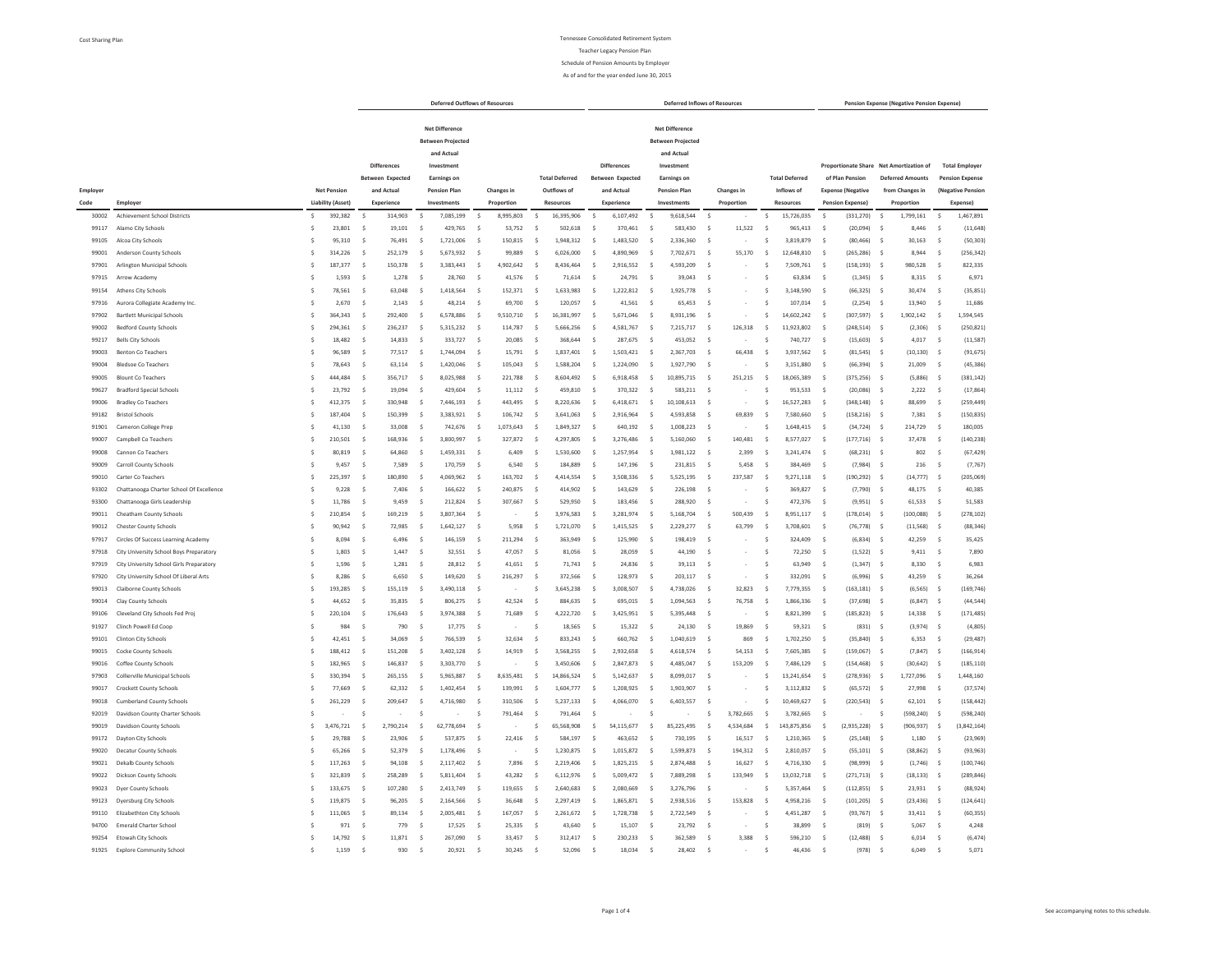#### Teacher Legacy Pension Plan

Schedule of Pension Amounts by Employer

|                |                                                                       |                          | <b>Deferred Outflows of Resources</b> |                         |                    |                          |                      |                  |                    |                        |                    |                         | <b>Deferred Inflows of Resource:</b> |                          |              | <b>Pension Expense (Negative Pension Expense)</b> |                    |                        |                    |                          |                          |                         |                    |                        |
|----------------|-----------------------------------------------------------------------|--------------------------|---------------------------------------|-------------------------|--------------------|--------------------------|----------------------|------------------|--------------------|------------------------|--------------------|-------------------------|--------------------------------------|--------------------------|--------------|---------------------------------------------------|--------------------|------------------------|--------------------|--------------------------|--------------------------|-------------------------|--------------------|------------------------|
|                |                                                                       |                          |                                       |                         |                    |                          |                      |                  |                    |                        |                    |                         |                                      |                          |              |                                                   |                    |                        |                    |                          |                          |                         |                    |                        |
|                |                                                                       |                          |                                       |                         |                    | <b>Net Difference</b>    |                      |                  |                    |                        |                    |                         |                                      | <b>Net Difference</b>    |              |                                                   |                    |                        |                    |                          |                          |                         |                    |                        |
|                |                                                                       |                          |                                       |                         |                    | <b>Between Projected</b> |                      |                  |                    |                        |                    |                         |                                      | <b>Between Projected</b> |              |                                                   |                    |                        |                    |                          |                          |                         |                    |                        |
|                |                                                                       |                          |                                       |                         |                    | and Actual               |                      |                  |                    |                        |                    |                         |                                      | and Actual               |              |                                                   |                    |                        |                    |                          |                          |                         |                    |                        |
|                |                                                                       |                          |                                       | Differences             |                    | Investment               |                      |                  |                    |                        |                    | Differences             |                                      | Investment               |              |                                                   |                    |                        |                    | nate Share               |                          | Amortization o          |                    | <b>Total Employer</b>  |
|                |                                                                       |                          |                                       | <b>Between Expected</b> |                    | Earnings on              |                      |                  |                    | <b>Total Deferred</b>  |                    | <b>Between Expected</b> |                                      | Earnings on              |              |                                                   |                    | <b>Total Deferred</b>  |                    | of Plan Pension          |                          | <b>Deferred Amounts</b> |                    | <b>Pension Expense</b> |
| Employer       |                                                                       | <b>Net Pension</b>       |                                       | and Actual              |                    | <b>Pension Plan</b>      |                      | Changes in       |                    | Outflows of            |                    | and Actual              |                                      | <b>Pension Plan</b>      |              | <b>Changes</b> in                                 |                    | Inflows of             |                    | <b>Expense (Negative</b> |                          | from Changes in         |                    | (Negative Pension      |
| Code           | Employer                                                              | <b>Liability (Asset)</b> |                                       | Experience              |                    | Investments              |                      | Proportion       |                    | Resources              |                    | Experience              |                                      | Investments              |              | Proportion                                        |                    | <b>Resources</b>       |                    | <b>Pension Expense</b>   |                          | Proportion              |                    | Expense)               |
| 99024          | Favette County Schools<br>Ŝ.                                          | 118,557                  | <sub>S</sub>                          | 95.147                  | -S                 | 2,140,759                | $\mathsf{s}$         |                  | -S                 | 2,235,906              | $\mathsf{S}$       | 1,845,350               | -S                                   | 2.906.197                | <sub>S</sub> | 704.967                                           | $\mathsf{S}$       | 5,456,514              | $\leq$             | (100, 092)               | -S                       | (140, 993)              | $\mathsf{S}$       | (241, 085)             |
| 99152          | s<br><b>Favetteville City Schools</b>                                 | 64,059                   | S                                     | 51.410                  | -S                 | 1.156.702                | -S                   | 159.127          | -S                 | 1.367.239              | -S                 | 997.085                 | -S                                   | 1.570.285                | -S           |                                                   | - S                | 2.567.370              | -S                 | (54.082)                 | -S                       | 31.825                  | $\mathsf{s}$       | (22.256)               |
| 99025          | s<br><b>Fentress County Schools</b>                                   | 91.841                   | s                                     | 73,706                  | -S                 | 1,658,359                | -S                   | 25,429           | <sup>s</sup>       | 1,757,494              | <sub>S</sub>       | 1,429,517               | <sub>S</sub>                         | 2,251,313                | <sub>S</sub> | 7,346                                             | $\mathsf{s}$       | 3,688,177              | <b>S</b>           | (77, 537)                | <sub>S</sub>             | 3,617                   | -S                 | (73, 920)              |
| 99026          | Franklin Co Finance Dept<br>S                                         |                          | Ś                                     | 172,838                 |                    | 3,888,777                |                      |                  | -S                 | 4,061,614              | Ś                  | 3,352,153               | \$                                   | 5,279,226                | S            | 159,955                                           |                    | 8,791,334              |                    | (181, 820)               | -S                       | (31, 991)               | Ś                  | (213, 811)             |
| 99194          | Franklin Special City School District<br>Ś                            | 240.651                  | s                                     | 193,132                 | <sub>S</sub>       | 4.345.402                |                      | 265.295          | <sup>s</sup>       | 4.803.829              | .S                 | 3.745.767               | s                                    | 5.899.119                |              |                                                   | Ś                  | 9.644.886              | -S                 | (203.170)                | <sub>S</sub>             | 53.059                  | <sub>S</sub>       | (150.111)              |
| 97926          | Freedom Prep - Shelby Co Teachers<br>S                                | 15.650                   | S                                     | 12,560                  | Ś                  | 282,595                  |                      | 408.532          | <sub>S</sub>       | 703,687                | Ś                  | 243,599                 | Ś                                    | 383,639                  |              |                                                   | Ś                  | 627,238                | <sub>S</sub>       | (13, 213)                | \$                       | 81,706                  | Ś                  | 68,494                 |
| 97904          | Germantown Municipal Schools<br>S                                     | 218.847                  | -S                                    | 175,634                 | -S                 | 3.951.698                | $\leq$               | 5,715,629        | S                  | 9,842,961              | \$                 | 3,406,391               | S                                    | 5,364,645                |              |                                                   | Ś                  | 8,771,037              | <b>S</b>           | (184, 762)               | s                        | 1,143,126               | \$                 | 958,363                |
| 99027          | Gibson County Schools<br>Ś                                            | 138 757                  | <sub>S</sub>                          | 111.358                 | ¢                  | 2.505.509                |                      | 236.27           | <b>A</b>           | 2.853.146              | S                  | 2.159.767               | S                                    | 3.401.365                | <b>A</b>     |                                                   | ×.                 | 5.561.132              | -S                 | (117, 145)               | S                        | 47.256                  | <sup>s</sup>       | (69, 890)              |
| 99028          | Giles County Schools<br>Ś                                             | 152.708                  | S.                                    | 122.555                 | -S                 | 2.757.434                |                      | 33.623           | -S                 | 2.913.612              | -S                 | 2.376.927               | S.                                   | 3.743.367                | S.           | 220.257                                           | A,                 | 6.340.551              | $\leq$             | (128.924)                | s                        | (37.327)                | Ś                  | (166, 251)             |
| 99029          | <b>Grainger County Schools</b><br>Ś                                   | 130.587                  | <sub>S</sub>                          | 104.802                 | $\leq$             | 2.357.997                | $\leq$               | 196.032          | S                  | 2.658.831              | -S                 | 2.032.610               | Ŝ                                    | 3.201.109                | $\leq$       |                                                   | -S                 | 5.233.720              | $\hat{\mathbf{S}}$ | (110.249)                | <sub>S</sub>             | 39,206                  | <sub>S</sub>       | (71, 042)              |
| 99030          | <b>Greene County Schools</b><br>S                                     | 270.595                  | S                                     | 217.164                 | -S                 | 4.886.102                | $\sim$               | 136,603          | S                  | 5.239.869              | -S                 | 4.211.855               | Ŝ                                    | 6.633.150                | <b>A</b>     |                                                   | -S                 | 10.845.005             | <b>S</b>           | (228.450)                | <sub>S</sub>             | 27.321                  | <sub>S</sub>       | (201.130)              |
| 99130          | Ś<br>Greeneville City Schools                                         | 139.745                  | s.                                    | 112,152                 | - 9                | 2.523.364                | -S                   | 218.622          | $\leq$             | 2.854.137              | -S                 | 2.175.157               | <b>S</b>                             | 3.425.604                | -S           |                                                   | -S                 | 5.600.761              | -Ś                 | (117.980)                | -S                       | 43.724                  | -S                 | (74, 256)              |
| 99031          | <b>Grundy County Schools</b><br>s                                     | 92.009                   | s                                     | 73,841                  |                    | 1.661.386                |                      |                  | S                  | 1,735,226              | ś                  | 1.432.126               | s                                    | 2.255.421                | s            | 59,646                                            |                    | 3.747.193              | <sub>S</sub>       | (77, 678)                | <sub>S</sub>             | (11, 929)               | Ś                  | (89, 607)              |
| 99032          | Hamblen County Schools<br>s                                           | 374.099                  | -S                                    | 300,230                 | -S                 | 6.755.048                | -S                   | 275,776          | <sub>S</sub>       | 7,331,054              | .S                 | 5.822.899               | s                                    | 9,170,346                | <sub>S</sub> | 76,372                                            | <sub>S</sub>       | 15,069,618             | -S                 | (315, 833)               | - S                      | 39,881                  | \$                 | (275, 953)             |
| 92033          | Hamilton County Charter Schools<br>s                                  |                          | s                                     |                         | Ś                  |                          |                      | 136.434          |                    | 136.434                | ś                  |                         | Ś                                    |                          | s            | 671.062                                           |                    | 671.062                |                    |                          | s                        | (106.926)               | <sub>S</sub>       | (106, 926)             |
| 99033          | <b>Hamilton County Schools</b><br>\$                                  | 724                      | $\mathsf S$                           | 1,378,545               | <sub>S</sub>       | 31,016,711               | $\leq$               | 2,076,830        | <sub>S</sub>       | 34,472,086             | -S                 | 26,736,623              | Ś                                    | 42,106,874               | <sub>S</sub> | 1,801,016                                         | <sub>S</sub>       | 70,644,513             | <sub>S</sub>       | (1,450,191)              | $\overline{\phantom{a}}$ | 55,163                  | \$                 | (1, 395, 028)          |
| 99034          | <b>Hancock County Schools</b><br>S                                    | 48.395                   | S                                     | 38,839                  |                    | 873,866                  |                      |                  |                    | 912,705                | ś                  | 753,279                 | Ś                                    | 1,186,321                | S            | 36,061                                            | Ś                  | 1,975,660              |                    | (40, 858)                | S                        | (7, 212)                | Ś                  | (48,070)               |
| 99035          | Hardeman County Schools<br>\$                                         | 182.757                  | \$                                    | 146,670                 | -S                 | 3,300,023                |                      | 113,467          | <sub>S</sub>       | 3,560,161              | \$                 | 2,844,643               | \$                                   | 4,479,961                | <sub>S</sub> | 185.502                                           | -S                 | 7,324,605              | -S                 | (154, 293)               | -S                       | 22,693                  | \$                 | (131, 600)             |
| 99036          | <b>Hardin County Schools</b><br>S                                     | 142.919                  | $\sim$                                | 114,698                 | -S                 | 2.580.668                | $\sim$               |                  | .S                 | 2.695.366              | $\hat{\mathbf{z}}$ | 2.224.554               | S.                                   | 3.503.397                | $\leq$       |                                                   | $\leq$             | 5.913.452              | $\hat{\mathbf{S}}$ | (120.660)                | $\leq$                   | (37.100)                | <sub>S</sub>       | (157, 760)             |
| 99085          | Hartsville Trousdale County Schools<br>s                              | 49.094                   | s                                     | 39,400                  | $\hat{\mathbf{S}}$ | 886,480                  |                      |                  | $\leq$             | 925.880                | -S                 | 764.152                 | s                                    | 1.203.445                | -S           | 65,806                                            | $\hat{\mathbf{z}}$ | 2.033.403              | $\hat{\mathbf{S}}$ | (41.448)                 | s                        | (13, 161)               | $\mathsf{s}$       | (54, 609)              |
| 99037          | Ś<br><b>Hawkins County Schools</b><br>Ś                               | 298.623                  | -S<br>Ś                               | 239.658<br>108,701      | -S                 | 5.392.200                | $\leq$               | 124.236          | -S                 | 5.756.094              | -S                 | 4.648.114               | S<br>S.                              | 7.320.205                | -S<br>$\sim$ | 123,560                                           | -Ś                 | 12.091.879             | -S                 | (252.113)                | <sub>S</sub>             | 135<br>(3.933)          | <sub>S</sub>       | (251, 978)             |
| 99038<br>99039 | <b>Haywood County Schools</b><br>Ś<br><b>Henderson County Schools</b> | 135,446<br>153.627       | <sub>S</sub>                          | 123.292                 | - 9                | 2.445.729<br>2.774.019   | -S                   | 1.073<br>164,651 | .S                 | 2.555.503<br>3.061.962 | -S<br>-S           | 2.108.236<br>2.391.224  | Ś                                    | 3.320.211<br>3.765.882   |              | 20.737                                            | - S                | 5.449.184<br>6.157.106 | -Ś                 | (114.350)<br>(129.700)   | -S                       | 32.930                  | -S<br>Ś            | (118, 283)<br>(96.770) |
| 99040          | <b>Henry County Schools</b><br>s                                      | 131.283                  | s                                     | 105,360                 | - 9<br>-S          | 2.370.554                | -S                   | 85,657           | .S<br><sub>S</sub> | 2,561,571              | -S                 | 2.043.435               | S                                    | 3,218,157                | -S<br>s      | 14,842                                            | -S<br><sub>S</sub> | 5,276,433              | -S<br><b>S</b>     | (110, 836)               | -S<br><sub>S</sub>       | 14,163                  | Ś                  | (96, 673)              |
| 99041          | <b>Hickman County Schools</b><br>S                                    |                          | S                                     | 113,608                 | <sub>S</sub>       | 2,556,129                |                      |                  |                    | 2,669,737              | -S                 | 2,203,401               | S                                    | 3,470,084                | <sub>S</sub> | 68,511                                            | \$                 | 5,741,996              |                    | (119, 512)               | <sub>S</sub>             | (13, 702)               | -S                 | (133, 214)             |
| 99209          | <b>Hollow Rock Bruceton Special School Dist</b><br>s                  | 26.023                   | Ś                                     | 20,885                  |                    | 469.898                  |                      |                  |                    | 490.783                | ś                  | 405.055                 |                                      | 637.912                  | s            | 20.020                                            |                    | 1.062.987              |                    | (21, 970)                | -S                       | (4.004)                 | S.                 | (25, 974)              |
| 99042          | <b>Houston County Schools</b><br>S                                    | 55,336                   | S                                     | 44,410                  | Ś                  | 999,197                  |                      | 18,118           | s                  | 1,061,724              | -S                 | 861,315                 | S                                    | 1,356,464                | s            | 17,273                                            | Ś                  | 2,235,052              | <sub>S</sub>       | (46, 718)                | \$                       | 169                     | Ś                  | (46, 549)              |
| 99127          | <b>Humboldt City Schools</b><br>\$                                    | 53.121                   | s                                     | 42.632                  | $\hat{\mathbf{S}}$ | 959.205                  |                      | 57,537           | $\leq$             | 1.059.374              | -S                 | 826.841                 | s                                    | 1,302,173                | <sub>S</sub> | 175.079                                           | -S                 | 2.304.093              | -S                 | (44, 848)                | S                        | (23, 508)               | -S                 | (68,356                |
| 99043          | <b>Humphreys County Schools</b><br>\$                                 | 121 196                  | s                                     | 97,265                  | $\leq$             | 2.188.417                |                      | 83,185           | $\hat{\mathbf{S}}$ | 2,368,867              | \$                 | 1.886.431               | S                                    | 2,970,895                | $\sim$       | 10,711                                            | $\hat{\mathbf{z}}$ | 4.868.037              | -S                 | (102, 320)               | $\leq$                   | 14,495                  | \$                 | (87, 825)              |
| 99309          | Huntingdon City School:<br>S.                                         | 52.486                   | S.                                    | 42.122                  | -S                 | 947.730                  | $\sim$               | 48.683           | .S                 | 1.038.534              | -S                 | 816.950                 | S.                                   | 1.286.594                | -S           |                                                   | -S                 | 2.103.544              | -S                 | (44.311)                 | <b>S</b>                 | 9.737                   | <b>S</b>           | (34, 575)              |
| 91916          | s<br>Intrepid College Preparatory                                     | 1.723                    | <sub>S</sub>                          | 1.383                   | -S                 | 31.108                   | $\leq$               | 44.972           | <sub>S</sub>       | 77.463                 | -S                 | 26.816                  | S                                    | 42.231                   | -S           |                                                   | -S                 | 69.047                 | <b>S</b>           | (1.454)                  | -S                       | 8.994                   | <sub>S</sub>       | 7.540                  |
| 93301          | Ś<br>Ivy Leadership Academy                                           | 3.842                    | -S                                    | 3.083                   | -S                 | 69.371                   | $\ddot{\phantom{1}}$ | 100.286          | <sub>S</sub>       | 172.741                | -S                 | 59.799                  | S                                    | 94.175                   | $\sim$       |                                                   | -S                 | 153.974                | <b>S</b>           | (3.243)                  | -S                       | 20.057                  | <sup>s</sup>       | 16.814                 |
| 99044          | Jackson County Schools<br>S                                           | 64.408                   | S                                     | 51,690                  | - S                | 1.163.004                | -S                   | 41.587           | <sub>S</sub>       | 1.256.281              | -Ś                 | 1.002.517               | Ŝ                                    | 1.578.841                | $\leq$       | 24.277                                            | $\leq$             | 2.605.635              | -S                 | (54.376)                 | <sub>S</sub>             | 3.462                   | <sub>S</sub>       | (50, 914)              |
| 99057          | Ś<br>Jackson Madison County Schools                                   | 531.035                  | s                                     | 426,178                 | <sub>S</sub>       | 9.588.837                |                      |                  | S                  | 10,015,015             | <sub>S</sub>       | 8.265.645               | Ś                                    | 13,017,368               | s            | 1.235.042                                         | Ś                  | 22,518,055             | -S                 | (448, 328)               | s                        | (247.008)               | Ś                  | (695, 336)             |
| 99045          | Jefferson County Schools<br>\$                                        | 268,896                  | s                                     | 215,801                 | -S                 | 4.855.428                | -S                   | 165,806          | <sub>S</sub>       | 5,237,035              | -S                 | 4.185.413               | s                                    | 6,591,508                | s            |                                                   | Ś                  | 10,776,921             | <b>S</b>           | (227, 016)               | <sub>S</sub>             | 33,161                  | <sub>S</sub>       | (193, 855)             |
| 99190          | Johnson City Schools<br>Ś                                             | 349.959                  | s                                     | 280.857                 | <sub>S</sub>       | 6.319.168                |                      | 263.716          | <sub>S</sub>       | 6.863.741              | <sub>S</sub>       | 5.447.167               | s                                    | 8.578.615                |              |                                                   | Ś                  | 14.025.782             | <b>S</b>           | (295.454)                | <sub>S</sub>             | 52.743                  | Ś                  | (242, 710)             |
| 99046          | Johnson County Schools<br>s                                           | 89.313                   | S                                     | 71,676                  | <sub>S</sub>       | 1,612,684                |                      | 3,514            | <sub>S</sub>       | 1,687,874              | -S                 | 1,390,145               | s                                    | 2,189,307                | K            | 78,426                                            | Š.                 | 3.657.878              | $\leq$             | (75, 401)                | <sub>S</sub>             | (14, 982)               | Ś                  | (90, 384)              |
| 99282          | Kingsport City Schools<br>S                                           |                          | S                                     | 281,254                 | <sup>\$</sup>      | 6,328,113                |                      | 433,834          | \$                 | 7,043,201              | -S                 | 5,454,878               | \$                                   | 8,590,757                | s            |                                                   | Ś                  | 14,045,635             | <sub>S</sub>       | (295, 872)               | -S                       | 86,767                  | Ś                  | (209, 105)             |
| 97928          | Kipp Memphis Collegiate Elementary<br>S                               | 13.794                   | s                                     | 11,070                  | <b>A</b>           | 249.077                  |                      | 360.07           | <sub>S</sub>       | 620,224                | -S                 | 214,706                 | \$                                   | 338.<br>136              | <b>A</b>     |                                                   | Ś                  | 552.842                | -S                 | (11, 646)                | \$                       | 72,015                  | \$                 | 60,370                 |
| 97929          | Kipp Memphis Collegiate High<br>S.                                    | 15.453                   | $\hat{\mathbf{S}}$                    | 12.402                  | $\leq$             | 279.035                  | $\sim$               | 403.385          | $\leq$             | 694.823                | $\leq$             | 240.531                 | S.                                   | 378.806                  | $\leq$       |                                                   | $\hat{\mathbf{z}}$ | 619.336                | $\hat{\mathbf{S}}$ | (13.046)                 | $\leq$                   | 80.677                  | $\hat{\mathbf{z}}$ | 67.631                 |
| 97930          | Kipp Memphis Collegiate Middle<br>Ś                                   | 8.233                    | $\sim$                                | 6.607                   | $\hat{\mathbf{S}}$ | 148.665                  | $\ddot{\phantom{1}}$ | 214.916          | $\leq$             | 370.189                | -S                 | 128,150                 | Š                                    | 201.821                  |              |                                                   | $\hat{\mathbf{z}}$ | 329.971                | $\hat{\mathbf{S}}$ | (6.951)                  | s                        | 42.983                  | S.                 | 36.032                 |
| 91903          | Kipp Nashville Schools<br>S                                           | 18.683                   | <sub>S</sub>                          | 14.994                  | -S                 | 337.362                  | $\leq$               | 487.704          | <sub>S</sub>       | 840.060                | -S                 | 290,808                 | S                                    | 457.987                  | $\leq$       |                                                   | -S                 | 748.795                | <b>S</b>           | (15.773)                 | -S                       | 97.541                  | <sub>S</sub>       | 81.767                 |
| 97927          | Kipp Schools-Kipp Memphis Academy Middle<br>Ś                         | 12.379                   | <sub>S</sub>                          | 9.935                   | $\leq$             | 223.526                  | -S                   | 323.138          | $\hat{\mathbf{S}}$ | 556.598                | -S                 | 192.681                 | <b>S</b>                             | 303,448                  | .S           |                                                   | $\hat{\mathbf{z}}$ | 496.129                | $\hat{\mathbf{S}}$ | (10.451)                 | $\sim$                   | 64.628                  | -S                 | 54.177                 |
| 91904          | Knowledge Academies<br>S                                              | 9.611                    | S                                     | 7.713                   | - S                | 173.538                  | -S                   | 250.874          | -S                 | 432.125                | -S                 | 149.591                 | S                                    | 235.588                  | .S           |                                                   | -S                 | 385.179                | -S                 | (8.114)                  | -S                       | 50.175                  | <sub>S</sub>       | 42.061                 |
| 99047          | $\sf S$<br>Knox County Schools                                        | 2.564.810                | Ś                                     | 2,058,367               | <sub>S</sub>       | 46,312,430               | s.                   | 2,269,093        | S                  | 50,639,891             | <sub>S</sub>       | 39.921.641              | Ś                                    | 62.871.646               |              |                                                   | Ś                  | 102.793.288            | <b>S</b>           | (2, 165, 345)            | <sub>S</sub>             | 453,819                 | \$                 | (1,711,526)            |
| 99048          | Lake County Schools<br>S                                              | 13,019                   | Ś                                     | 34,521                  |                    | 776,718                  |                      | 18,66            |                    | 829,907                | Ś                  | 669,536                 |                                      | 1,054,437                | S            | 51,698                                            | Ś                  | 1,775,671              |                    | (36, 316)                | S                        | (6,606)                 | Ś                  | (42, 922)              |
| 97905          | <b>Lakeland Municipal Schools</b><br>S                                | 37.220                   | s                                     | 29.871                  | <sub>S</sub>       | 672.084                  |                      | 973.90:          | <sup>s</sup>       | 1.675.856              | -S                 | 579.341                 | S                                    | 912.390                  | s            |                                                   |                    | 1.491.731              | <b>S</b>           | (31.423)                 | -S                       | 194.780                 | S.                 | 163,357                |
| 99049          | Lauderdale County School:<br>\$                                       | 176.167                  | Ś                                     | 141,382                 | Ś                  | 3,181,032                |                      |                  |                    | 3,322,414              | Ś                  | 2,742,072               | S                                    | 4,318,425                | s            | 121,404                                           | ¢                  | 7,181,901              |                    | (148, 730)               | \$                       | (24, 281)               | Ś                  | (173, 011)             |
| 99050          | Lawrence County Schools<br>Ś                                          | 276.490                  | s                                     | 221,894                 | -S                 | 4.992.536                |                      | 329.356          | $\leq$             | 5,543,786              | -S                 | 4,303,601               | s                                    | 6,777,639                | -S           |                                                   |                    | 11.081.240             | <b>S</b>           | (233, 427)               | <sup>s</sup>             | 65,871                  | \$                 | (167, 556)             |
| 99195          | Lebanon Spec Schools Dst<br>\$                                        | 164.497                  | K                                     | 132,016                 | $\hat{\mathbf{S}}$ | 2.970.300                |                      | 299.178          | <b>A</b>           | 3,401,494              | S                  | 2,560,419               | \$                                   | 4,032,344                | <b>A</b>     |                                                   | ¢                  | 6.592.763              | $\hat{\mathbf{S}}$ | (138, 877)               |                          | 59,836                  | S                  | (79, 041)              |
| 99153          | Lenoir City Schools<br>S.                                             | 92.733                   | $\sim$                                | 74.422                  | $\leq$             | 1.674.475                |                      | 5.084            | $\hat{\mathbf{S}}$ | 1.753.982              | $\hat{\mathbf{z}}$ | 1.443.409               | $\hat{\mathbf{z}}$                   | 2.273.191                | $\sim$       | 54.371                                            | $\leq$             | 3.770.971              | $\leq$             | (78.290)                 | -S                       | (9.857)                 | $\leq$             | (88.148)               |
| 99051          | Lewis County Schools<br>K                                             | 78.556                   | $\leq$                                | 63.044                  | $\hat{\mathbf{S}}$ | 1.418.468                | $\leq$               | 95.182           | <b>S</b>           | 1.576.694              | -S                 | 1.222.729               | Š,                                   | 1.925.647                | $\sim$       |                                                   | <b>S</b>           | 3.148.377              | $\leq$             | (66.321)                 | $\leq$                   | 19.036                  | <b>S</b>           | (47, 284)              |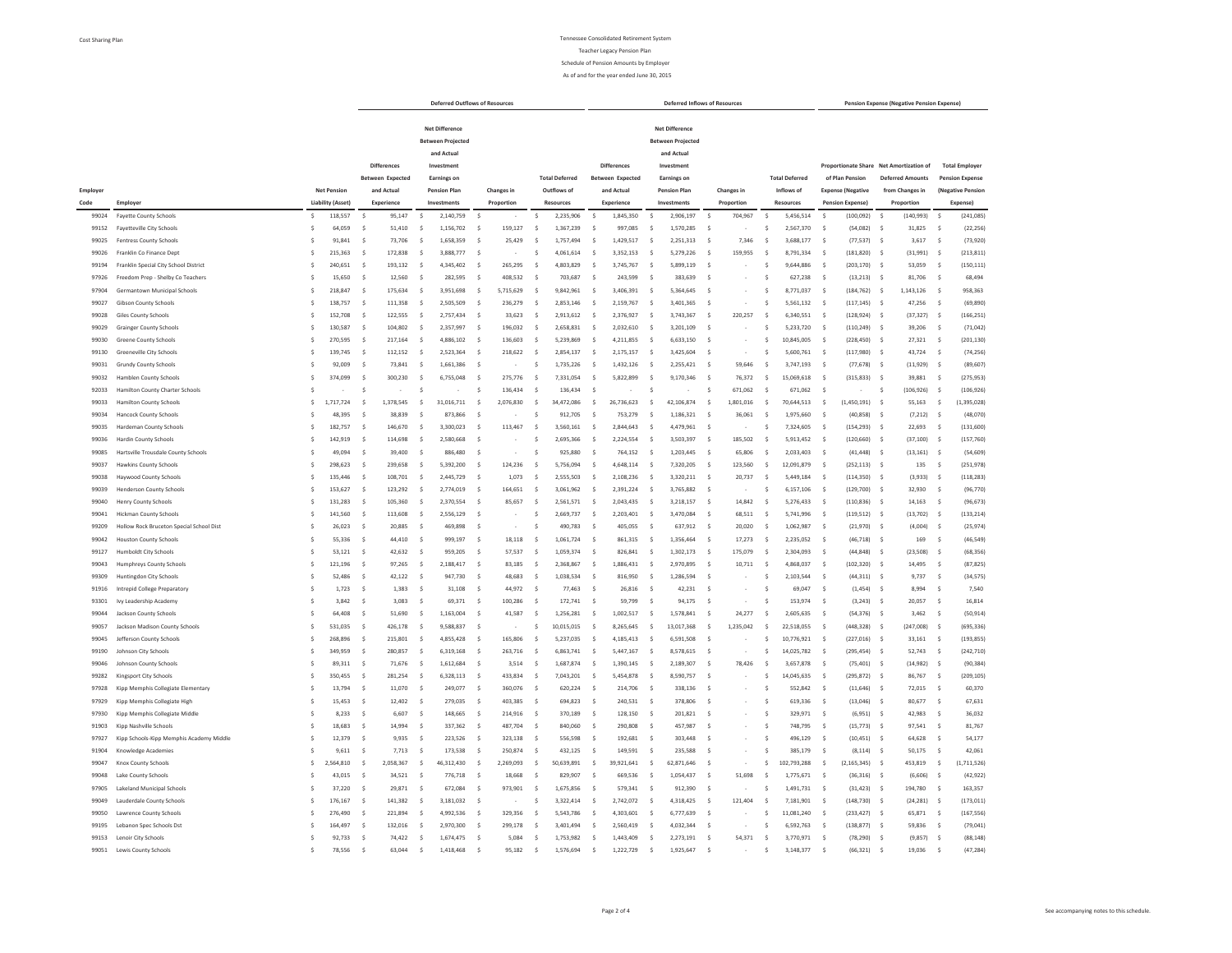#### Teacher Legacy Pension Plan

Schedule of Pension Amounts by Employer

|                |                                                                                   |                          |                               | <b>Deferred Inflows of Resources</b> |                          |        |                   |              |                       |              |                         |                    | <b>Pension Expense (Negative Pension Expense)</b> |              |            |                      |                        |                          |                            |                              |                         |                    |                         |
|----------------|-----------------------------------------------------------------------------------|--------------------------|-------------------------------|--------------------------------------|--------------------------|--------|-------------------|--------------|-----------------------|--------------|-------------------------|--------------------|---------------------------------------------------|--------------|------------|----------------------|------------------------|--------------------------|----------------------------|------------------------------|-------------------------|--------------------|-------------------------|
|                |                                                                                   |                          |                               |                                      |                          |        |                   |              |                       |              |                         |                    |                                                   |              |            |                      |                        |                          |                            |                              |                         |                    |                         |
|                |                                                                                   |                          |                               |                                      | <b>Net Difference</b>    |        |                   |              |                       |              |                         |                    | <b>Net Difference</b>                             |              |            |                      |                        |                          |                            |                              |                         |                    |                         |
|                |                                                                                   |                          |                               |                                      | <b>Between Projected</b> |        |                   |              |                       |              |                         |                    | <b>Between Projected</b>                          |              |            |                      |                        |                          |                            |                              |                         |                    |                         |
|                |                                                                                   |                          |                               |                                      | and Actual               |        |                   |              |                       |              |                         |                    | and Actual                                        |              |            |                      |                        |                          |                            |                              |                         |                    |                         |
|                |                                                                                   |                          | <b>Differences</b>            |                                      | Investment               |        |                   |              |                       |              | Differences             |                    | Investment                                        |              |            |                      |                        |                          | <b>Proportionate Share</b> |                              | Net Amortization of     |                    | <b>Total Employer</b>   |
|                |                                                                                   |                          | <b>Between Expected</b>       |                                      | Earnings on              |        |                   |              | <b>Total Deferred</b> |              | <b>Between Expected</b> |                    | Earnings on                                       |              |            |                      | <b>Total Deferred</b>  |                          | of Plan Pension            |                              | <b>Deferred Amounts</b> |                    | <b>Pension Expense</b>  |
| Employer       |                                                                                   | <b>Net Pension</b>       | and Actual                    |                                      | <b>Pension Plan</b>      |        | Changes in        |              | Outflows of           |              | and Actual              |                    | <b>Pension Plan</b>                               |              | Changes in |                      | Inflows of             |                          | <b>Expense (Negative</b>   |                              | from Changes in         |                    | (Negative Pension       |
| Code           | Employer                                                                          | <b>Liability (Asset)</b> | Experience                    |                                      | Investments              |        | Proportion        |              | Resources             |              | Experience              |                    | Investments                                       |              | Proportion |                      | <b>Resources</b>       |                          | <b>Pension Expense</b>     |                              | Proportion              |                    | <b>Expensel</b>         |
| 99139          | Lexington City Schools<br>s                                                       | 42.114                   | s<br>33,798                   | \$                                   | 760,448                  | s.     | 11,095            | s            | 805,341               | $\mathsf{S}$ | 655,511                 | <sub>S</sub>       | 1,032,349                                         | <sub>S</sub> | 21,661     | $\mathsf{S}$         | 1,709,522              | s.                       | (35, 555)                  | s                            | (2, 113)                | $\mathsf{S}$       | (37, 668)               |
| 91907          | S<br>Liberty Collegiate                                                           | 13.239                   | 10.625<br>-S                  | ×,                                   | 239.048                  | -S     | 345.577           | -S           | 595.249               | S            | 206.061                 |                    | 324.520                                           | $\sim$       |            | -S.                  | 530.581                | -S                       | (11.177)                   | -S                           | 69.115                  | - S                | 57.939                  |
| 99052          | <b>Lincoln County Schools</b><br>Ś                                                | 158.553                  | s<br>127,245                  | ß.                                   | 2.862.970                | s      | 67.504            | s            | 3,057,720             | ś            | 2.467.901               | Ś                  | 3.886.638                                         |              | 43,979     | <sub>S</sub>         | 6.398.518              | 1                        | (133, 859)                 | -S                           | 4.705                   | ś                  | (129, 153)              |
| 99924          | Little TN Valley Ed Coop<br>Ś                                                     | 4,448                    | 3,569                         |                                      | 80,310                   | S      | 55,094            | Ś            | 138,974               | Ś            | 69,228                  | Ś                  | 109,026                                           |              | 107,135    |                      | 285,389                |                          | (3,755)                    | <sub>S</sub>                 | (10, 408)               | Ś                  | (14, 163)               |
| 99053          | Loudon County Schools<br>Ś                                                        | 199,009                  | 159,713<br>s                  | <sub>S</sub>                         | 3.593.473                | s      | 244,090           | s            | 3.997.276             | <sub>S</sub> | 3.097.599               | Ś                  | 4.878.336                                         |              |            |                      | 7.975.935              | s.                       | (168.013)                  | -S                           | 48.818                  | <sub>S</sub>       | (119, 195)              |
| 99056          | Macon County Schools<br>\$                                                        | 134,679                  | 108,086<br>s                  |                                      | 2,431,883                | s      | 28,799            | s            | 2,568,767             | Ś            | 2,096,300               | Ś                  | 3,301,<br>413                                     |              |            |                      | 5.397.714              | s.                       | (113, 703)                 | <sub>S</sub>                 | 5,760                   | Ś                  | (107, 943)              |
| 99116          | Manchester City Schools<br>Ś                                                      | 75.665                   | s<br>60,724                   | <sub>S</sub>                         | 1,366,266                | S.     | 217,703           | s            | 1,644,693             | -S           | 1,177,731               | Ś                  | 1,854,780                                         |              |            | s.                   | 3,032,511              | <b>S</b>                 | (63, 880)                  | -S                           | 43,541                  | <sup>\$</sup>      | (20, 339)               |
| 99058          | Marion County Schools<br>Ś                                                        | 158.778                  | 127,426<br>$\leq$             | <b>A</b>                             | 2,867,041                | S      |                   | <sub>S</sub> | 2,994,467             | S            | 2.471.409               | Ś                  | 3.892.164                                         |              | 46,909     |                      | 6.410.482              | $\hat{\mathbf{S}}$       | (134, 049)                 | -S                           | (9, 382)                | S                  | (143, 431)              |
| 99059          | Marshall County Schools<br>Ś                                                      | 202.869                  | $\hat{\mathbf{S}}$<br>162,811 | $\hat{\mathbf{z}}$                   | 3.663.176                | -S     | 26.78             | S.           | 3,852,768             | <sub>S</sub> | 3.157.684               | Ś                  | 4.972.961                                         | $\sim$       | 50,355     |                      | 8.181.000              | <sub>S</sub>             | (171, 272)                 | <sub>S</sub>                 | (4, 715)                | S.                 | (175, 987)              |
| 91908          | Martha O Brvan<br>S                                                               | 8.626                    | 6.923<br>-S                   | -C                                   | 155,759                  | Ŝ      | 225.172           | <sub>S</sub> | 387.855               | -S           | 134,266                 | -S                 | 211.452                                           |              |            | $\hat{z}$            | 345,718                | <sup>s</sup>             | (7.283)                    | <sub>S</sub>                 | 45.034                  | <sup>s</sup>       | 37,752                  |
| 99205          | Maryville City Schools<br>S                                                       | 251.556                  | $\leq$<br>201.884             | $\hat{\mathbf{z}}$                   | 4.542.309                | S.     | 502.506           | $\leq$       | 5.246.699             | $\leq$       | 3.915.502               | $\hat{\mathbf{z}}$ | 6.166.432                                         | $\sim$       |            | $\leq$               | 10.081.934             | $\hat{\mathbf{S}}$       | (212.376)                  | $\sim$                       | 100.501                 | $\hat{\mathbf{S}}$ | (111, 875)              |
| 99060          | Maury County Schools<br>S                                                         | 480.042                  | 385.254<br>- S                | $\hat{\mathbf{z}}$                   | 8.668.063                | S      | 108.223           | <sub>S</sub> | 9.161.540             | -Ś           | 7.471.931               | s.                 | 11.767.367                                        | $\sim$       | 74.596     | $\leq$               | 19.313.895             | $\hat{\mathbf{S}}$       | (405.277)                  | - S                          | 6.725                   | -S                 | (398.551)               |
| 99409          | Ś<br>Mckenzie City Schools                                                        | 54.750                   | 43,939<br>-S                  | .s                                   | 988,616                  | S      | 68,594            | S            | 1,101,149             | -S           | 852,194                 | Ś                  | 1,342,100                                         | -S           |            | -S                   | 2,194,295              | s.                       | (46, 223)                  | -S                           | 13,719                  | \$                 | (32, 504)               |
| 99054          | <b>McMinn County Schools</b><br>S.                                                | 226.219                  | 181.550<br>-S                 | S.                                   | 4.084.813                | -S     | 148,697           | -S           | 4.415.060             | -Ś           | 3.521.137               | -S                 | 5.545.356                                         | $\sim$       | 108.921    | -S                   | 9.175.415              | -S                       | (190.986)                  | - S                          | 7.955                   | <sub>S</sub>       | (183, 031)              |
| 99055          | <b>McNairy County Schools</b><br>Ś                                                | 175.431                  | 140,790<br><sub>S</sub>       | <sub>S</sub>                         | 3,167,726                | S      |                   | s            | 3,308,516             | <sub>S</sub> | 2.730.602               | Ś                  | 4,300,361                                         |              | 50,366     | -Ś                   | 7.081.329              | <b>S</b>                 | (148, 108)                 | s                            | (10,073)                | \$                 | (158, 181)              |
| 99061          | Meigs County Schools<br>¢                                                         | 76,319                   | s<br>61,249                   | \$                                   | 1,378,077                | S      | 4,191             | s            | 1,443,516             | -S           | 1,187,912               | \$                 | 1,870,814                                         |              | 27,16      |                      | 3,085,892              | -S                       | (64, 432)                  | - S                          | (4,595)                 | -S                 | (69, 027)               |
| 97931          | Memphis Academy Of Health Sciences (MAHS) High                                    | 10.165                   | 8,158                         |                                      | 183.553                  | S      | 265.351           | S.           | 457,062               | S            | 158.224                 | Ś                  | 249.183                                           |              |            |                      | 407.406                |                          | (8, 582)                   | -S                           | 53,070                  | <sup>s</sup>       | 44,488                  |
| 97932          | Memphis Academy Of Health Sciences Middle School<br>Ś                             | 9,525                    | <sub>S</sub><br>7,644         | \$                                   | 171,996                  | S      | 248,645           | S            | 428,285               | Ś            | 148,262                 | \$                 | 233,494                                           |              |            |                      | 381,756                | \$                       | (8,042)                    | -S                           | 49,729                  | Ś                  | 41,687                  |
| 97933          | Memphis Academy Of Science And Engineering<br>\$                                  | 13,21:                   | 10,602<br>$\leq$              | $\hat{\mathbf{z}}$                   | 238,551                  | S.     | 344.859           | S            | 594,012               | -S           | 205,632                 | $\hat{\mathbf{z}}$ | 323.846                                           |              |            |                      | 529,478                | $\leq$                   | (11, 153)                  | <sub>S</sub>                 | 68,972                  | $\mathsf{S}$       | 57,818                  |
| 97934          | Memphis Business Academy Elementary School<br>Ś                                   | 6.968                    | 5,592<br>-S                   | <b>S</b>                             | 125.814                  | S      | 181,882           | S            | 313,287               | -S           | 108.452                 | Ŝ                  | 170.7<br>pp'                                      |              |            |                      | 279.252                | s.                       | (5,882)                    | -S                           | 36,376                  | S                  | 30,494                  |
| 97936          | Memphis Business Academy High School                                              | 11.299                   | $\hat{\mathbf{S}}$<br>9.068   | ß,                                   | 204.025                  | S.     | 294.947           | s            | 508,041               | -S           | 175.871                 | $\hat{\mathbf{z}}$ | 276.976                                           |              |            | $\hat{\mathbf{S}}$   | 452.847                | $\hat{\mathbf{S}}$       | (9,539)                    | -S                           | 58,989                  | S.                 | 49,450                  |
| 97935          | Memphis Business Academy Middle School<br>S.                                      | 6.816                    | $\leq$<br>5.470               | $\leq$                               | 123,070                  | S.     | 177.915           | $\leq$       | 306,454               | -S           | 106.087                 | $\hat{\mathbf{z}}$ | 167.074                                           |              |            | $\ddot{\phantom{1}}$ | 273.161                | $\leq$                   | (5,754)                    | $\leq$                       | 35.583                  | S,                 | 29.829                  |
| 97937          | Memphis College Preparatory Elementary School<br>Ś                                | 11.695                   | $\leq$<br>9.386               | $\hat{\mathbf{z}}$                   | 211.174                  | S.     | 305.282           | $\leq$       | 525.842               | -S           | 182.034                 | $\hat{\mathbf{z}}$ | 286,681                                           |              |            | -S                   | 468.714                | $\leq$                   | (9.873)                    | $\leq$                       | 61.056                  | S,                 | 51.183                  |
| 97938          | Memphis Grizzlies Prep<br>S                                                       | 7.827                    | -S<br>6.282                   | <b>S</b>                             | 141.334                  | S      | 204.319           | <sub>S</sub> | 351.934               | - S          | 121.831                 | Ŝ                  | 191.869                                           |              |            | $\leq$               | 313,700                | s.                       | (6.608)                    | -S                           | 40.864                  | Ś                  | 34,256                  |
| 97953          | Memphis Rise Academy                                                              | 589                      | 473<br>$\leq$                 | -S                                   | 10.639                   | -S     | 15.381            | -S           | 26.493                | -S           | 9.171                   | $\leq$             | 14,444                                            |              |            | -S                   | 23.615                 | $\hat{\mathbf{S}}$       | (497)                      | - s                          | 3.076                   | -S                 | 2,579                   |
| 97939          | Memphis School Of Excellence<br>s                                                 | 11.126                   | 8.929<br>-S                   | -S                                   | 200.904                  | -S     | 290.435           | s            | 500.268               | $\mathsf{s}$ | 173.181                 | <b>S</b>           | 272.738                                           | $\sim$       |            | -S.                  | 445.919                | -S                       | (9.393)                    | - s                          | 58.087                  | Ś                  | 48.694                  |
| 99227          | Milan Special Sch Dist<br>Ś                                                       | 84.952                   | 68,177<br><sub>S</sub>        | <sup>s</sup>                         | 1,533,962                | s      | 10,417            | s            | 1,612,556             | -S           | 1,322,286               | Ś                  | 2,082,437                                         |              | 54,940     | -S                   | 3,459,663              | <b>S</b>                 | (71, 721)                  | <sub>S</sub>                 | (8,905)                 | -S                 | (80, 625)               |
| 97906          | Millington Municipal Schools<br>Ś                                                 | 100.021                  | 80,271                        |                                      | 1.806.069                | S      | 2.611.633         | S            | 4.497.973             | S            | 1.556.844               | Ś                  | 2.451.837                                         |              |            |                      | 4.008.681              |                          | (84, 443)                  | <sub>S</sub>                 | 522.327                 | <sup>s</sup>       | 437.884                 |
| 99062          | Monroe County Schools                                                             | 194.961                  | 156,465<br><sub>S</sub>       | Ś                                    | 3.520.391                | s      | 705.126           | s            | 4.381.982             | -S           | 3.034.602               | Ś                  | 4.779.122                                         |              | 807,481    |                      | 8.621.205              | 1                        | (164.596)                  | <sub>S</sub>                 | (20, 471)               | -S                 | (185, 067)              |
| 99063          | Montgomery County Schools<br>Ś                                                    |                          | 1,004,618<br>s                |                                      | 22,603,508               | S      | 1,277,283         | S            | 24,885,409            | Ś            | 19,484,383              | \$                 | 30,685,<br>493                                    |              |            |                      | 50,169,876             |                          | (1,056,831)                | <sub>S</sub>                 | 255,457                 | Ś                  | (801, 374)              |
| 99064          | Moore County Schools<br>Ś                                                         | 41.935                   | 33,655<br>$\leq$              | $\hat{\mathbf{z}}$                   | 757.224                  | S.     | 43,207            | S.           | 834,086               | S            | 652.732                 | Ś                  | 1,027,972                                         |              | 25.989     |                      | 1,706,693              | <b>S</b>                 | (35, 404)                  | -S                           | 3,444                   | \$                 | (31, 960)               |
| 99065          | Morgan County Schools<br>Ś                                                        | 126.78                   | 101,750<br><sub>S</sub>       | ×,                                   | 2,289,337                | s      | 111,052           | s            | 2,502,139             | ś            | 1.973.424               | Ś                  | 3,107,899                                         |              | 125,429    |                      | 5.206.752              | <sub>S</sub>             | (107, 038)                 | <sub>S</sub>                 | (2,875)                 | Ś                  | (109, 914)              |
| 99175          | Murfreesboro City Schools<br>Ś                                                    | 336.145                  | <sub>S</sub><br>269,771       | \$                                   | 6.069.733                | S.     | 566,05            | s            | 6,905,557             | <sub>S</sub> | 5.232.153               | Ś                  | 8.239.993                                         |              |            | $\leq$               | 13,472,146             | <sub>S</sub>             | (283, 791)                 | -S                           | 113,211                 | - S                | (170, 581)              |
| 91909          | Nashville Academy Of Computer Science<br>S                                        | 1.348                    | $\leq$<br>1.082               | $\hat{\mathbf{z}}$                   | 24.347                   | S.     | 35.197            | $\leq$       | 60.626                | S            | 20.987                  | $\leq$             | 33.052                                            |              |            | -S                   | 54.040                 | <b>S</b>                 | (1.138)                    | $\leq$                       | 7.039                   | $\leq$             | 5.901                   |
| 91910          | Nashville Classical<br>Š                                                          | 6.247                    | $\hat{\mathbf{S}}$<br>5.014   | ×,                                   | 112.803                  | Š      | 163,072           | S.           | 280.889               | -S           | 97.237                  | S.                 | 153.136                                           |              |            | $\ddot{\phantom{1}}$ | 250.373                | s.                       | (5, 274)                   | $\hat{\mathbf{S}}$           | 32,614                  | Ś                  | 27,340                  |
| 91911          | Nashville Preparatory Academy<br>Ś<br>New Consortium Of Law And Business-Bartlett | 8.221                    | 6.598<br>-S                   | <sup>s</sup>                         | 148.447                  | Ŝ      | 214,601           | <sub>S</sub> | 369,646               | -S           | 127.962                 | -S                 | 201.525                                           |              |            | -S.                  | 329.487                | s.                       | (6.941)                    | -S                           | 42.920                  | <sup>s</sup>       | 35,980                  |
| 97941          | S.                                                                                | 2.396                    | 1.923<br>-S                   | S.                                   | 43.256                   | -S     | 62.532            | <sub>S</sub> | 107,710               | - S          | 37.287                  | $\hat{\mathbf{z}}$ | 58.722                                            |              |            | -S.                  | 96.008                 | -S                       | (2.022)                    | - s                          | 12.506                  | <sup>s</sup>       | 10.484                  |
| 91913          | <b>New Vision Academy</b><br>S                                                    | 3.680                    | 2.953<br>-S                   | $\hat{\mathbf{z}}$                   | 66,446                   | S.     | 96.057            | -S           | 165,456               | - S          | 57.277                  | <b>S</b>           | 90.204                                            | - 5          |            | $\leq$               | 147.480                | -S                       | (3.107)                    | - s                          | 19.211                  | $\mathsf{s}$       | 16.105                  |
| 99115          | Newport City Schools<br>Ś                                                         | 32.944                   | 26,439<br>-S                  | -S                                   | 594,869                  | S      | 1.883             | <sub>S</sub> | 623,191               | -S           | 512,781                 | Ś                  | 807.567                                           | -S           |            | s.                   | 1,320,348              | s.                       | (27, 813)                  | -S                           | 377                     | \$                 | (27, 437)               |
| 99201          | Oak Ridge City Schools<br>Ś                                                       | 271.444                  | 217.846<br><sub>S</sub>       | <sup>s</sup>                         | 4.901.438                | S      | 207.322           | <sub>S</sub> | 5,326,605             | $\mathsf{s}$ | 4.225.074               | Ś                  | 6.653.968                                         |              | 155.149    |                      | 11.034.191             | -S                       | (229, 167)                 | - S                          | 10,435                  | <sup>s</sup>       | (218, 733)              |
| 99066          | Obion County Schools<br>Ś                                                         | 146.617                  | <sub>S</sub><br>117,666       | <b>S</b>                             | 2.647.442                | S      | 26.78             | s            | 2,791,889             | <sub>S</sub> | 2.282.113               | Ś                  | 3.594.046                                         |              | 80,079     | -S                   | 5.956.238              | <b>S</b>                 | (123, 782)                 | <sub>S</sub>                 | (10, 660)               | Ś                  | (134, 441)              |
| 97942          | Omni Prep Academy - North Pointe Lower School<br>Ś                                | 4,490<br>3.434           | s<br>3,603<br>$\leq$          | \$<br>A.                             | 81,077<br>62.002         | S<br>S | 117,2             | S            | 201,888               | Ś<br>S       | 69,889                  | \$<br>Ŝ            | 110,066<br>84.1                                   |              |            | $\leq$               | 179,954                | $\mathsf{S}$<br><b>S</b> | (3,791)                    | - S                          | 23,442                  | Ś                  | 19,651                  |
| 97943          | Omni Prep Academy - North Pointe Middle School<br>Ś                               | 47.240                   | 2,756<br><sub>S</sub>         |                                      |                          | s      | 89,633            | S            | 154,391               |              | 53,446                  |                    |                                                   |              |            | s.                   | 137,617                |                          | (2,899)                    | <sub>S</sub>                 | 17,927                  | S                  | 15,028                  |
| 99176<br>99067 | Oneida Special Schools District<br>\$                                             | 128,027                  | 37,912<br>102,747<br>-S       | ŝ<br><b>S</b>                        | 853,007<br>2,311,772     | S      | 22,553<br>111,009 | Ś<br>s       | 913,471<br>2,525,529  | -S<br>\$     | 735,298<br>1.992.764    | \$<br>Ś            | 1,158,004<br>3,138,357                            |              | 172,425    | $\ddot{\phantom{1}}$ | 1,893,303<br>5,303,546 | \$<br><b>S</b>           | (39, 882)<br>(108, 087)    | <sub>S</sub><br><sub>S</sub> | 4,510<br>(12, 283)      | Ś<br>$\mathsf{S}$  | (35, 372)<br>(120, 371) |
| 99140          | Overton County Schools<br>Paris City Schools<br>S                                 | 71.081                   | $\leq$<br>57.046              | A.                                   | 1.283.501                | S.     | 71.98             | $\leq$       | 1.412.531             | - S          | 1.106.387               | $\hat{\mathbf{z}}$ | 1.742.423                                         | $\sim$       | 1.056      | -S                   | 2849866                | $\hat{\mathbf{S}}$       | (60.010)                   | $\sim$                       | 14.186                  | <sup>s</sup>       | (45, 825)               |
| 99068          |                                                                                   | 52.329                   | $\hat{\mathbf{S}}$<br>41,996  | $\hat{\mathbf{z}}$                   | 944.893                  | S.     | 89.452            | s            | 1,076,342             | -S           | 814.505                 | Ś                  | 1,282,744                                         |              |            | $\leq$               | 2.097.249              | $\hat{\mathbf{S}}$       | (44, 179)                  | -S                           | 17,890                  | <sup>\$</sup>      | (26, 288)               |
| 99069          | Perry County Schools<br><b>Pickett County Schools</b><br>Ś                        | 33.795                   | 27.122<br>-S                  | <b>S</b>                             | 610.227                  | -S     | 23,769            | <sub>S</sub> | 661,118               | -Ś           | 526.020                 | Ŝ                  | 828.417                                           | -S           | 831        |                      | 1.355.268              | -S                       | (28, 531)                  | - s                          | 4.588                   | <sup>s</sup>       | (23, 944)               |
| 99070          | <b>Polk County Schools</b><br>s.                                                  | 99.943                   | 80.209<br>-S                  | S.                                   | 1,804,660                | -S     | 76.892            | <sub>S</sub> | 1.961.761             | - S          | 1.555.630               | -S                 | 2.449.924                                         |              | 148.350    | -S                   | 4.153.903              | -S                       | (84.377)                   | - S                          | (14.291)                | -S                 | (98.669                 |
| 97944          | Power Center Academy High School                                                  | 19.114                   | -S<br>15,340                  | A.                                   | 345.141                  | -S     | 498,950           | <sub>S</sub> | 859,430               | -S           | 297.514                 | Ŝ                  | 468.547                                           |              |            | -S.                  | 766.061                | s.                       | (16.137)                   | - S                          | 99.790                  | <sup>s</sup>       | 83.653                  |
| 97945          | Power Center Academy Middle School<br>Š                                           | 16,873                   | 13,541<br>-S                  | A.                                   | 304,674                  | -S     | 440,449           | S            | 758,665               | <b>S</b>     | 262,631                 | -S                 | 413,612                                           | $\sim$       |            | $\leq$               | 676,243                | -S                       | (14, 245)                  | $\sim$                       | 88,090                  | <sup>\$</sup>      | 73,845                  |
| 91914          | Project Reflect Inc                                                               | 7.544                    | 6.054                         |                                      | 136.216                  |        | 196.920           |              | 339.190               |              | 117.419                 | ś                  | 184.921                                           |              |            |                      | 302.340                |                          | (6.369)                    |                              | 39.384                  |                    | 33,015                  |
|                |                                                                                   |                          |                               |                                      |                          |        |                   |              |                       |              |                         |                    |                                                   |              |            |                      |                        |                          |                            |                              |                         |                    |                         |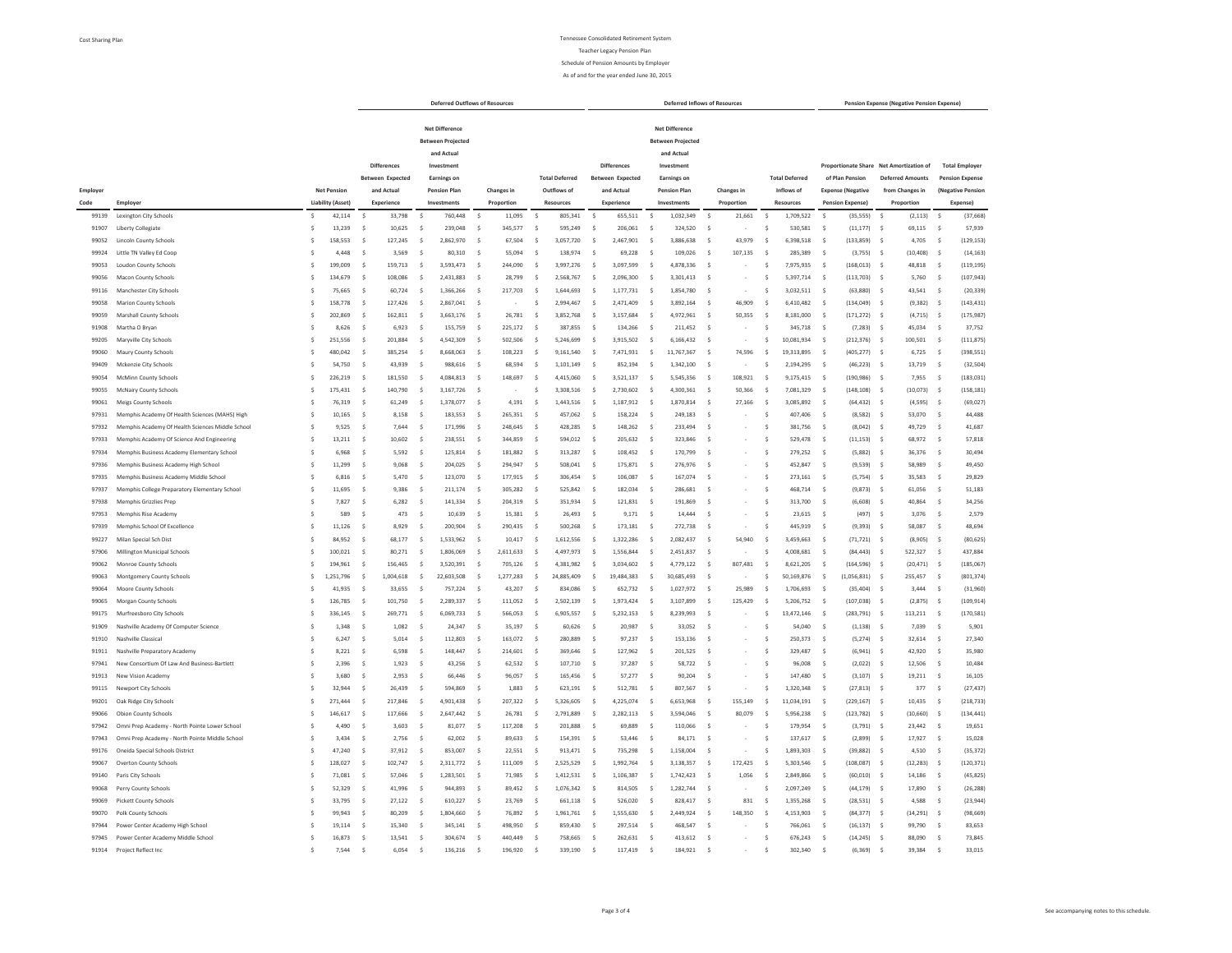#### Teacher Legacy Pension Plan

Schedule of Pension Amounts by Employer

|                |                                                                |        |                         | Deferred Outflows of Resources |                         |                              |                          |              |                  |                         |                        |                         |                         | Deferred Inflows of Resources |                          | <b>Pension Expense (Negative Pension Expense)</b> |                  |                              |                        |                         |                            |            |                            |                          |                        |  |
|----------------|----------------------------------------------------------------|--------|-------------------------|--------------------------------|-------------------------|------------------------------|--------------------------|--------------|------------------|-------------------------|------------------------|-------------------------|-------------------------|-------------------------------|--------------------------|---------------------------------------------------|------------------|------------------------------|------------------------|-------------------------|----------------------------|------------|----------------------------|--------------------------|------------------------|--|
|                |                                                                |        |                         |                                |                         |                              |                          |              |                  |                         |                        |                         |                         |                               |                          |                                                   |                  |                              |                        |                         |                            |            |                            |                          |                        |  |
|                |                                                                |        |                         |                                |                         |                              | <b>Net Difference</b>    |              |                  |                         |                        |                         |                         |                               | <b>Net Difference</b>    |                                                   |                  |                              |                        |                         |                            |            |                            |                          |                        |  |
|                |                                                                |        |                         |                                |                         |                              | <b>Between Projected</b> |              |                  |                         |                        |                         |                         |                               | <b>Between Projected</b> |                                                   |                  |                              |                        |                         |                            |            |                            |                          |                        |  |
|                |                                                                |        |                         |                                |                         |                              | and Actual               |              |                  |                         |                        |                         |                         |                               | and Actual               |                                                   |                  |                              |                        |                         |                            |            |                            |                          |                        |  |
|                |                                                                |        |                         |                                | <b>Differences</b>      |                              | Investment               |              |                  |                         |                        |                         | <b>Differences</b>      |                               | Investment               |                                                   |                  |                              |                        |                         | <b>Proportionate Share</b> |            | <b>Net Amortization of</b> |                          | <b>Total Employer</b>  |  |
|                |                                                                |        |                         |                                | <b>Between Expected</b> |                              | <b>Earnings on</b>       |              |                  |                         | <b>Total Deferred</b>  |                         | <b>Between Expected</b> |                               | Earnings on              |                                                   |                  |                              | <b>Total Deferred</b>  |                         | of Plan Pension            |            | <b>Deferred Amounts</b>    |                          | <b>Pension Expense</b> |  |
| Employe        |                                                                |        | <b>Net Pension</b>      |                                | and Actual              |                              | <b>Pension Plan</b>      |              | Changes in       |                         | Outflows of            |                         | and Actual              |                               | <b>Pension Plar</b>      |                                                   | Changes in       |                              | Inflows of             |                         | <b>Expense (Negative</b>   |            | from Changes in            |                          | (Negative Pension      |  |
|                | Employe                                                        |        | <b>Liability (Asset</b> |                                | Experience              |                              | <b>Investment:</b>       |              | Proportio        |                         | <b>Resources</b>       |                         | Experience              |                               | Investment               |                                                   | Proportion       |                              | Resources              |                         | <b>Pension Expense</b>     |            | Proportion                 |                          | Expense)               |  |
| 97946          | Promise Academy                                                | s      | 17,529                  | <sub>S</sub>                   | 14,068                  | \$.                          | 316,526                  | $\mathsf{S}$ | 457,583          | \$                      | 788,176                | -S                      | 272,847                 | s.                            | 429,701                  | <sub>S</sub>                                      |                  | \$                           | 702,548                | -S                      | (14, 799)                  | s          | 91,517                     | -S                       | 76,717                 |  |
| 91915          | Purpose Preparatory Academy                                    | Ś      | 2.913                   |                                | 2.338                   |                              | 52.594                   | Ś            | 76,033           | Ś                       | 130.965                |                         | 45.337                  |                               | 71.400                   | S                                                 |                  | ś                            | 116,736                | Ś                       | (2.459)                    |            | 15,207                     | <sub>S</sub>             | 12,747                 |  |
| 99071          | Putnam County Schools                                          | Ś      | 441.166                 | <sub>S</sub>                   | 354.054                 | <sup>s</sup>                 | 7.966.073                | Ś            | 655,696          | s                       | 8.975.823              | <sub>S</sub>            | 6.866.811               | <b>S</b>                      | 10.814.37                | -S                                                | 141.544          | S                            | 17.822.732             | <b>S</b>                | (372.455)                  |            | 102.830                    | <sub>S</sub>             | (269, 625)             |  |
| 99072          | Rhea County Schools                                            | Ś      | 165.192                 |                                | 132.574                 |                              | 2.982.857                | Ś            | 178,935          | s                       | 3.294.365              |                         | 2.571.244               |                               | 4.049.391                | s                                                 |                  | S                            | 6.620.635              | Ś                       | (139.464)                  |            | 35.787                     | <sub>S</sub>             | (103, 677)             |  |
| 99158          | Richard City Schools                                           | Ś      | 9,626                   | -S                             | 7,725                   | <sub>S</sub>                 | 173,814                  | <sup>s</sup> | 28,646           | <sub>S</sub>            | 210,185                | -Ś                      | 149,829                 | -Ś                            | 235,962                  | -S                                                | 24,823           | Ś                            | 410,613                | <b>S</b>                | (8, 127)                   | - s        | 765                        | -S                       | (7, 362)               |  |
| 99073          | Roane County Schools                                           | Ś      | 284,909                 | s                              | 228,652                 | <sup>s</sup>                 | 5,144,573                | Ś            |                  | Ś                       | 5,373,224              | -Ś                      | 4.434.658               | <b>S</b>                      | 6,984,037                | s                                                 | 180,362          | <sup>s</sup>                 | 11,599,057             | Ś                       | (240, 535)                 | - S        | (36,072)                   | -S                       | (276, 608)             |  |
| 99074          | <b>Robertson County Schools</b>                                | Ś      | 422.897                 | s                              | 339,393                 | <sup>s</sup>                 | 7,636,200                | Ś            | 151.079          | s                       | 8,126,672              | $\mathsf{s}$            | 6,582,458               | <b>S</b>                      | 10,366,558               | -S                                                | 252,045          | S.                           | 17,201,061             | <sub>S</sub>            | (357, 032)                 | - s        | (20, 193)                  | -S                       | (377, 225)             |  |
| 91920          | Rocketship                                                     | Ś      | 5.932                   | - S                            | 4.761                   | -S                           | 107.111                  | -S           | 154,844          | S                       | 266,715                | $\sim$                  | 92.330                  | -S                            | 145,409                  | -S                                                |                  | .s                           | 237.739                | -S                      | (5.008)                    | - s        | 30.969                     | - S                      | 25.961                 |  |
| 99137          | Rogersville City Schools                                       | ς      | 27.640                  | -S                             | 22.182                  | -S                           | 499,086                  | -S           | 11.446           | <sub>S</sub>            | 532,714                | $\sim$                  | 430.216                 | -S                            | 677.537                  | $\leq$                                            | 2.898            | S,                           | 1.110.651              | - Ś                     | (23.335)                   | - S        | 1.710                      | -Ś                       | (21, 625)              |  |
| 99075          | <b>Rutherford County Schools</b>                               | s.     | 605831                  | $\leq$                         | 1.288.746               | -S                           | 28.996.275               | -S           | 2.401.314        | S.                      | 32.686.335             | $\sim$                  | 24.994.994              | $\leq$                        | 39.364.022               | -S                                                |                  | S                            | 64.359.016             | Ś                       | (1.355.725)                | - 9        | 480,263                    | .s                       | (875, 463)             |  |
| 99076          | <b>Scott County Schools</b>                                    | Ś      | 118.389                 | -S                             | 95.012                  | -S                           | 2.137.727                | Ś            | 111.182          | S                       | 2.343.921              | - S                     | 1.842.735               | -S                            | 2.902.080                | -S                                                | 13,039           | S                            | 4.757.855              | -S                      | (99.950)                   | -S         | 19.629                     | <b>S</b>                 | (80, 321)              |  |
| 99077          | Sequatchie County School:                                      | Ś      | 81.567                  | -S                             | 65.461                  | <sub>S</sub>                 | 1.472.844                | <sup>s</sup> | 12.867           | S                       | 1.551.172              | -Ś                      | 1.269.602               | <b>S</b>                      | 1.999.466                | -S                                                | 57,708           | <sup>s</sup>                 | 3.326.775              | -S                      | (68.863)                   | -S         | (8.968)                    | -Ś                       | (77, 831)              |  |
| 99078          | Sevier County Schools                                          | S      | 652.286                 | -S                             | 523.487                 | <b>S</b>                     | 11.778.238               | <b>S</b>     | 654.815          | Ś                       | 12.956.540             | -Ś                      | 10.152.925              | Ŝ.                            | 15.989.600               | -S                                                |                  | Ś                            | 26.142.525             | <b>S</b>                | (550.693)                  | -S         | 130.963                    | -S                       | (419.730)              |  |
| 99079          | Shelby Co Bd Of Ed Teachers                                    | s      | 162,674                 | $\leq$                         | 4,143,262               | -S                           | 93.221.729               | <b>S</b>     |                  | S                       | 97.364.992             | -Ś                      | 80.357.788              | $\leq$                        | 126 553 574              | -S                                                | 51 578 820       | $\hat{\mathbf{z}}$           | 258.490.182            | Ŝ                       | (4,358,596)                | -S         | (10, 315, 764)             | -\$                      | (14.674.360)           |  |
| 92179          | Shelby County Schools Teacher                                  | S      |                         | $\leq$                         |                         | -S                           |                          | Š,           | 1.686.677        | $\leq$                  | 1.686.677              | $\sim$                  |                         | -S                            |                          | S.                                                | 9.042.295        | -S                           | 9.042.295              | $\leq$                  |                            | -S         | (1.471.124)                | -Ś                       | (1,471,124)            |  |
| 99080          | Smith County Schools                                           | S      | 123.173                 | $\sim$                         | 98.851                  | $\hat{\mathbf{S}}$           | 2.224.115                | <b>S</b>     | 43.422           | $\leq$                  | 2.366.389              | $\leq$                  | 1.917.203               | $\hat{\mathbf{S}}$            | 3.019.358                | $\leq$                                            | 12.178           | <b>S</b>                     | 4.948.739              | $\hat{\varsigma}$       | (103.989)                  | $\sim$     | 6.249                      | -Ś                       | (97.740)               |  |
| 97950          | Soulsville Charter School                                      | ¢      | 31 349                  | $\epsilon$                     | 25,159                  | -S                           | 566,060                  | Ś            | 818.320          | S                       | 1,409,538              | $\ddot{\phantom{1}}$    | 487.948                 | $\epsilon$                    | 768 457                  | ×                                                 |                  | \$                           | 1.256.405              | Ŝ                       | (26, 466)                  |            | 163,664                    | \$                       | 137,198                |  |
| 99509          | South Carroll County Special School Dist                       | Ś      | 16,106                  | $\leq$                         | 12,925                  | <b>S</b>                     | 290.818                  | S            | 1,123            | S                       | 304,866                | -Ś                      | 250.687                 |                               | 394.801                  | S                                                 | 48               | S.                           | 645,535                | Ś                       | (13, 597)                  | -S         | $215\,$                    | -S                       | (13, 382)              |  |
| 97947          | Southern Avenue Charter Elementary School                      | Ś      | 7.100                   | $\hat{\mathbf{S}}$             | 5.698                   | <b>S</b>                     | 128,206                  | Š,           | 185,340          | <sub>S</sub>            | 319,244                | $\leq$                  | 110.514                 | $\ddot{\phantom{1}}$          | 174,046                  | $\epsilon$                                        |                  | Ś                            | 284.561                | <b>S</b>                | (5,994)                    | $\sim$     | 37.068                     | $\mathsf{s}$             | 31,074                 |  |
| 97948          | Southern Avenue Charter Middle School                          | Ś      | 7,270                   | -S                             | 5,835                   | <sub>S</sub>                 | 131,275                  | <sup>s</sup> | 189,777          | S                       | 326,887                | -Ś                      | 113,160                 |                               | 178.214                  | ś                                                 |                  | S                            | 291,374                | Ŝ                       | (6, 138)                   | - s        | 37,955                     | -S                       | 31,818                 |  |
| 97949          | Star Academy                                                   | Ś      | 6.88                    | $\leq$                         | 5,522                   | <b>S</b>                     | 124.243                  | -S           | 179,611          | S                       | 309,375                | $\hat{\mathbf{z}}$      | 107.098                 | $\ddot{\phantom{1}}$          | 168.666                  | $\epsilon$                                        |                  | Ś                            | 275,764                | Ŝ                       | (5,809)                    | -S         | 35,922                     | <b>S</b>                 | 30,113                 |  |
| 91917          | <b>Stem Preparatory</b>                                        | Ś      | 9.532                   | -S                             | 7,650                   | <sup>s</sup>                 | 172,114                  | Ś            | 248,814          | s                       | 428,578                | -Ś                      | 148,363                 |                               | 233,653                  | S.                                                |                  | Ś                            | 382,017                | Ŝ                       | (8,047)                    | -S         | 49,763                     | $\mathsf{s}$             | 41,716                 |  |
| 99081          | <b>Stewart County Schools</b>                                  | Ś      | 78.90                   |                                | 63,324                  | S                            | 1,424,767                |              |                  | S                       | 1,488,091              | \$                      | 1,228,159               |                               | 1,934,199                | S                                                 | 252,598          | Ś                            | 3,414,957              | \$                      | (66, 615)                  |            | (50, 520)                  | -S                       | (117, 135)             |  |
| 99082          | Sullivan County Schools                                        | Ś      |                         | s                              | 320,169                 | Ś                            | 7,203,663                | Ś            |                  | S                       | 7,523,831              | -S                      | 6,209,608               |                               | 9,779,365                | <sub>S</sub>                                      | 888,724          | Ś                            | 16,877,696             | \$                      | (336, 808)                 |            | (177, 745)                 | -S                       | (514, 553)             |  |
| 99083          | Sumner County Schools                                          | Ś      |                         | s                              | 910,195                 | Ś                            | 20,479,013               | \$           | 1,241,147        | Ś                       | 22,630,355             | \$                      | 17,653,054              |                               | 27,801,376               | S                                                 |                  | Ś                            | 45,454,430             | \$                      | (957, 499)                 |            | 248,229                    | \$                       | (709, 270)             |  |
| 99162          | Sweetwater City Schools                                        | Ś      | 61.343                  | -S                             | 49,230                  | .s                           | 1.107.657                | Ś            | 70,331           | S                       | 1,227,218              | -Ś                      | 954.809                 | -Ś                            | 1.503.705                | -S                                                | 58.575           | S                            | 2.517.089              | Ś                       | (51, 789)                  | - S        | 2,351                      | -S                       | (49, 437)              |  |
| 99084          | <b>Tipton County Schools</b>                                   | Ś      | 458.721                 | -S                             | 368,143                 | .s                           | 8.283.061                | Ś            | 81.829           | S                       | 8.733.033              | -Ś                      | 7.140.057               |                               | 11.244.706               | -S                                                | 282,273          | S                            | 18.667.036             | Ś                       | (387, 276)                 | - S        | (40, 089)                  | - S                      | (427, 365)             |  |
| 99620          | <b>Trenton Special Schools</b>                                 |        | 56.46                   | <sub>S</sub>                   | 45,319                  | <sub>S</sub>                 | 1,019,658                | Ś            | 1.783            | s                       | 1,066,760              | -Ś                      | 878.952                 |                               | 1.384.241                | -S                                                | 43,326           | <sup>s</sup>                 | 2.306.519              | Ś                       | (47.674)                   | - s        | (8, 309)                   | -S                       | (55,983)               |  |
| 99216          | <b>Tullahoma City Schools</b>                                  | Š<br>Ś | 144,756<br>98.444       | $\leq$                         | 116.173                 | -S                           | 2.613.847                | S            |                  | S.<br>s                 | 2.730.020              | $\leq$<br>$\mathsf{s}$  | 2.253.155               | -S                            | 3.548.440                | $\leq$                                            | 134,760          | S,                           | 5.936.355<br>3.966.887 | $\hat{\mathbf{z}}$<br>Ś | (122.211)                  | - 9        | (26.952)                   | - S                      | (149, 163)             |  |
| 99086<br>99166 | <b>Unicoi County Schools</b><br><b>Union City Schools</b>      | Ś      | 62.046                  | -S<br>-S                       | 79,006<br>49,794        | <sup>s</sup><br><sub>S</sub> | 1,777,592<br>1,120,349   | Ś<br>Ś       | 63,592<br>62.241 | s                       | 1,920,189<br>1,232,384 | -S                      | 1,532,297<br>965.749    | -Ś                            | 2,413,178<br>1.520.935   | -S<br>S                                           | 21,412<br>38,112 | <sup>s</sup><br><sup>s</sup> | 2.524.795              |                         | (83, 112)<br>(52, 382)     | - S<br>- S | 8,436<br>4,826             | \$<br>-S                 | (74, 676)<br>(47, 556) |  |
| 99087          |                                                                | s.     |                         |                                | 100.039                 | -S                           | 2.250.847                | -S           | 35.923           | s                       | 2.386.809              | $\sim$                  |                         | -S.                           | 3.055.647                |                                                   | 8.312            | -S                           | 5.004.205              |                         | (105.239)                  | - S        | 5.522                      |                          | (99, 717)              |  |
| 91919          | <b>Union County Schools</b><br>Valor Collegiate Academy        | Ś      | 124,653<br>2.433        | -S<br>-S                       | 1.952                   | -S                           | 43.925                   | -S           | 63,500           | S                       | 109.377                | $\sim$                  | 1.940.246<br>37,864     | -S                            | 59.630                   | -S<br>-S                                          |                  | -S                           | 97.494                 | - Ś<br>-S               | (2.054)                    | - S        | 12.700                     | - S<br>- S               | 10.646                 |  |
| 99088          | Van Buren County Schools                                       | S      | 37.557                  | - S                            | 30.141                  | -9                           | 678.161                  | -S           | 16,458           | -S                      | 724,760                | $\sim$                  | 584,580                 | -S                            | 920.643                  | -S                                                |                  | $\hat{\mathbf{z}}$           | 1.505.221              | - Ś                     | (31.708)                   | - S        | 3.292                      | -Ś                       | (28, 416)              |  |
| 97951          | Veritas College Preparatory Charter School                     | S      | 4.959                   | $\leq$                         | 3.980                   | $\hat{\mathbf{S}}$           | 89.540                   | <b>S</b>     | 129.443          | $\leq$                  | 222.963                | $\leq$                  | 77.184                  | $\hat{\mathbf{S}}$            | 121.556                  | S.                                                |                  | S                            | 198,740                | $\leq$                  | (4.186)                    | $\sim$     | 25.889                     | $\leq$                   | 21,702                 |  |
| 97954          | Vision Prep                                                    | Ś      | 1.235                   | -S                             | 991                     | <sup>s</sup>                 | 22.306                   | Ś            | 32.247           | -S                      | 55.544                 | $\sim$                  | 19.228                  | $\ddot{\phantom{1}}$          | 30.282                   | ś                                                 |                  | <b>S</b>                     | 49.510                 | - Ś                     | (1.043)                    | - s        | 6.449                      | -Ś                       | 5,406                  |  |
| 97921          | W.E.B. Dubois Charter-Elementary School Of Arts And Technology | s      | 4.441                   | - S                            | 3.564                   | <sup>s</sup>                 | 80.183                   | <b>S</b>     | 115,916          | <sub>S</sub>            | 199.663                | -Ś                      | 69.118                  | <b>S</b>                      | 108.853                  | -S                                                |                  | <sub>S</sub>                 | 177.971                | - Ś                     | (3.749)                    | - s        | 23.183                     | -Ś                       | 19.434                 |  |
| 97922          | W.E.B. Dubois-Elementary School Of Entrepreneurship            | Š      | 5.447                   | $\hat{\mathbf{S}}$             | 4.371                   | S.                           | 98.349                   | Š,           | 142.178          | s                       | 244.898                | $\leq$                  | 84.778                  | $\hat{\mathbf{S}}$            | 133.514                  | S.                                                |                  | Ś                            | 218.292                | <b>S</b>                | (4.598)                    |            | 28.436                     | \$                       | 23,837                 |  |
| 97923          | W.E.B. Dubois-High School Of Arts And Technology               | S      | 700                     | $\leq$                         | 562                     | $\hat{\mathbf{S}}$           | 12.646                   | S            | 18.28            | $\leq$                  | 31.489                 | $\sim$                  | 10.901                  | -S                            | 17.167                   | $\leq$                                            |                  | S                            | 28,068                 | $\hat{\mathbf{z}}$      | (591)                      | $\sim$     | 3.656                      | -Ś                       | 3.065                  |  |
| 97925          | W.E.B. Dubois-High School Of Leadership And Public Policy      | ς      | 1.492                   | $\leq$                         | 1.197                   | S,                           | 26.938                   | Š,           | 38.942           | $\leq$                  | 67.078                 | $\sim$                  | 23.221                  | -S                            | 36.570                   | S.                                                |                  | Š,                           | 59,790                 | $\leq$                  | (1.259)                    | - 9        | 7.788                      | $\leq$                   | 6.529                  |  |
| 97924          | W.E.B. Dubois-Middle School Of Arts And Technology             | Ś      | 3.095                   | $\leq$                         | 2.484                   | S,                           | 55.884                   | Ś            | 80,788           | S                       | 139,156                | -Ś                      | 48,173                  | -S                            | 75.866                   | S.                                                |                  | Ś                            | 124,038                | Ś                       | (2, 613)                   | -S         | 16,158                     | $\mathsf{s}$             | 13,545                 |  |
| 99089          | Warren County Schools                                          | \$     | 262.670                 | $\leq$                         | 210,804                 | -S                           | 4,742,999                | Š,           | 67,71            | S                       | 5,021,517              | $\leq$                  | 4.088.499               |                               | 6.438.880                | <b>A</b>                                          | 2.860            | \$                           | 10.530.239             | S.                      | (221,760)                  |            | 12,971                     | \$                       | (208, 789)             |  |
| 99090          | <b>Washington County Schools</b>                               | Ś      | 313.575                 | s                              | 251,657                 | S,                           | 5,662,182                | ×,           | 60,229           | s                       | 5,974,067              | -Ś                      | 4.880.841               | $\hat{\mathbf{S}}$            | 7,686,720                | -S                                                | 98.448           | \$                           | 12.666.009             | Ś                       | (264, 736)                 | -S         | (7,644)                    | -S                       | (272, 380)             |  |
| 99091          | Wayne County Schools                                           | Ś      | 109,96                  | $\hat{\mathbf{S}}$             | 88,252                  | S.                           | 1,985,631                | Ś            |                  | Ś                       | 2,073,883              | <sub>S</sub>            | 1,711,628               |                               | 2,695,602                | S                                                 | 60,472           | ś                            | 4,467,702              | \$                      | (92, 838)                  |            | (12,094)                   | \$                       | (104, 933)             |  |
| 99092          | <b>Weakley County Schools</b>                                  | Ś      | 174.170                 | -S                             | 139,779                 | <sup>s</sup>                 | 3,144,967                | -S           | 93,890           | S                       | 3,378,636              | -S                      | 2,710,984               | $\hat{\mathbf{S}}$            | 4,269,464                | S                                                 | 68,407           | S                            | 7,048,855              | \$                      | (147, 043)                 |            | 5,097                      | \$                       | (141, 947)             |  |
| 99609          | West Carroll Special School District                           | Ś      | 40.630                  | $\leq$                         | 32,608                  |                              | 733,657                  | Ś            | 18,882           | S                       | 785,147                | -S                      | 632,417                 |                               | 995.979                  | S                                                 | 36,528           | S                            | 1.664.924              | Ś                       | (34, 302)                  |            | (3,529)                    | <sub>S</sub>             | (37, 831)              |  |
| 99093          | White County Schools                                           |        | 156.199                 | s                              | 125,356                 | <sup>s</sup>                 | 2.820.469                | Ś            | 47.505           | s                       | 2,993,330              | <sub>S</sub>            | 2.431.264               |                               | 3.828.940                | -S                                                |                  | S                            | 6.260.205              | Ś                       | (131.871)                  |            | 9.501                      | -Ś                       | (122, 371)             |  |
| 99094          | Williamson County Schools                                      | Ś      | 1,392,817               | S                              | 1,117,794               | \$                           | 25,149,911               | \$           | 2,900,820        | Ś                       | 29,168,524             | \$                      | 21,679,400              |                               | 34, 142, 373             |                                                   |                  | Ś                            | 55,821,774             | \$                      | (1, 175, 888)              |            | 580,164                    | \$                       | (595, 724)             |  |
| 99095          | Wilson County Schools                                          |        | 583,607                 |                                | 468.369                 |                              | 10,538,123               |              | 371,050          | Ś                       | 11,377,543             |                         | 9.083.936               |                               | 14,306,076               |                                                   |                  | S                            | 23,390,012             | Ś                       | (492, 712)                 |            | 74,210                     |                          | (418, 501)             |  |
|                | <b>Total for All Employers</b>                                 | s.     | 40,963,419              | s.                             | 32,874,861              | Ŝ.                           | 739,671,095              | \$.          | 82.111.640       | $\overline{\mathsf{s}}$ | 854,657,596            | $\overline{\mathsf{s}}$ | 637,601,698             |                               | \$1,004,143,788          | s.                                                | 82,111,640       |                              | \$1,723,857,126        | $\overline{\mathsf{s}}$ | (34,583,437)               | s.         | (0)                        | $\overline{\phantom{a}}$ | (34, 583, 437)         |  |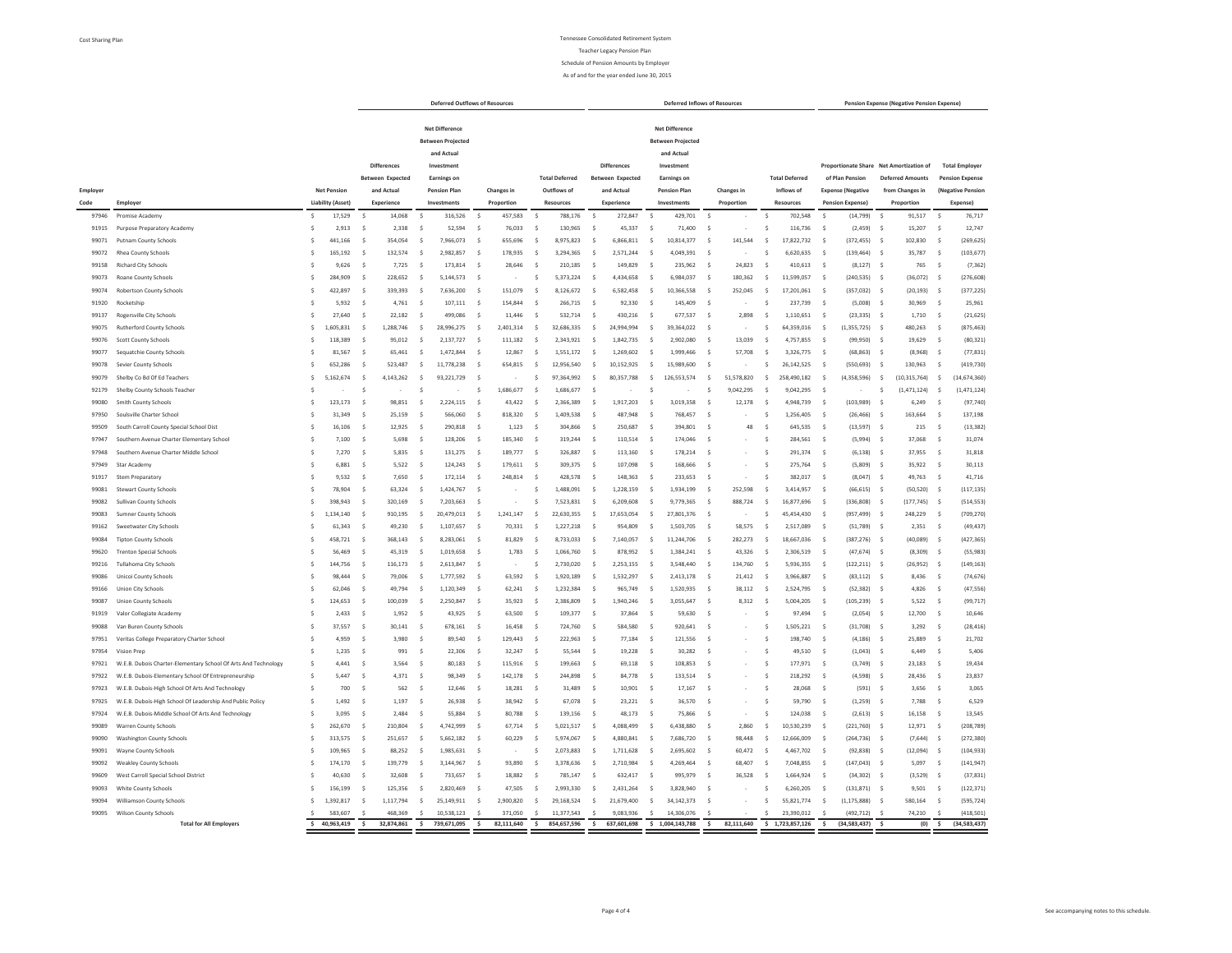Tennessee Consolidated Retirement System Teacher Legacy Pension Plan Notes to the Schedule of Allocations and Pension Amounts by Employer As of and for the year ended June 30, 2016 – Financial Statements Actuarial Measurement Period of July 1, 2014 through June 30, 2015

### **Differences between Expected and Actual Experience**

Experience differences pertain to non-investment economic and demographic factors. When actual non-investment economic and demographic factors are positively different than assumed, the experience difference is referred to as an experience gain. If the actual factors are negatively different than assumed, the experience difference is referred to as an experience loss.

A portion of the experience (gain)/loss is recognized in pension expense during the current year. The remaining portion is amortized in a rational method over a closed period equal to the average expected remaining service life of all active and inactive employees in the plan. The remaining average expected service life can vary from year to year depending on the underlying demographic factors considered by the actuary.

The remaining average expected service life is reflected in the "original period" column of the "Development of Deferred Outflows and Deferred Inflows" schedule in the actuarial report. Experience (gains)/losses in the current year will be amortized over the remaining average expected service life in effect at the establishment date (i.e. (gains)/losses will be tiered).

The portion of experience gains to be recognized in future periods will be reflected as a deferred inflow of resources. The portion of experience losses to be recognized in future periods will be reflected as a deferred outflow of resources. Cumulative experience deferred inflows of resources will be presented separately from cumulative experience deferred outflows of resources (i.e. cumulative deferred inflows of resources and deferred outflows of resources are not presented as a net amount).

For the year ended June 30, 2015, the Teacher Legacy Pension Plan had an experience gain of \$765,122,038 and a remaining average expected service life of six years. One-sixth of the current year experience gain, or \$127,520,340, was recognized in pension expense in the fiscal year ending June 30, 2016. The remaining experience gain of \$637,601,698 is reflected as a deferred inflow of resources and will be amortized over the next five fiscal years at the rate of \$127,520,340 per year.

## **Differences between Projected and Actual Investment Earnings**

When actual investment earnings exceed projected investment earnings, the investment difference is referred to as an investment gain. If the actual earnings are less than projected, the investment difference is referred to as an investment loss. The projected investment earnings is currently 7.5%.

A portion of the investment (gain)/loss is recognized in pension expense during the current year. The remaining portion is amortized in a rational method over a closed five-year period.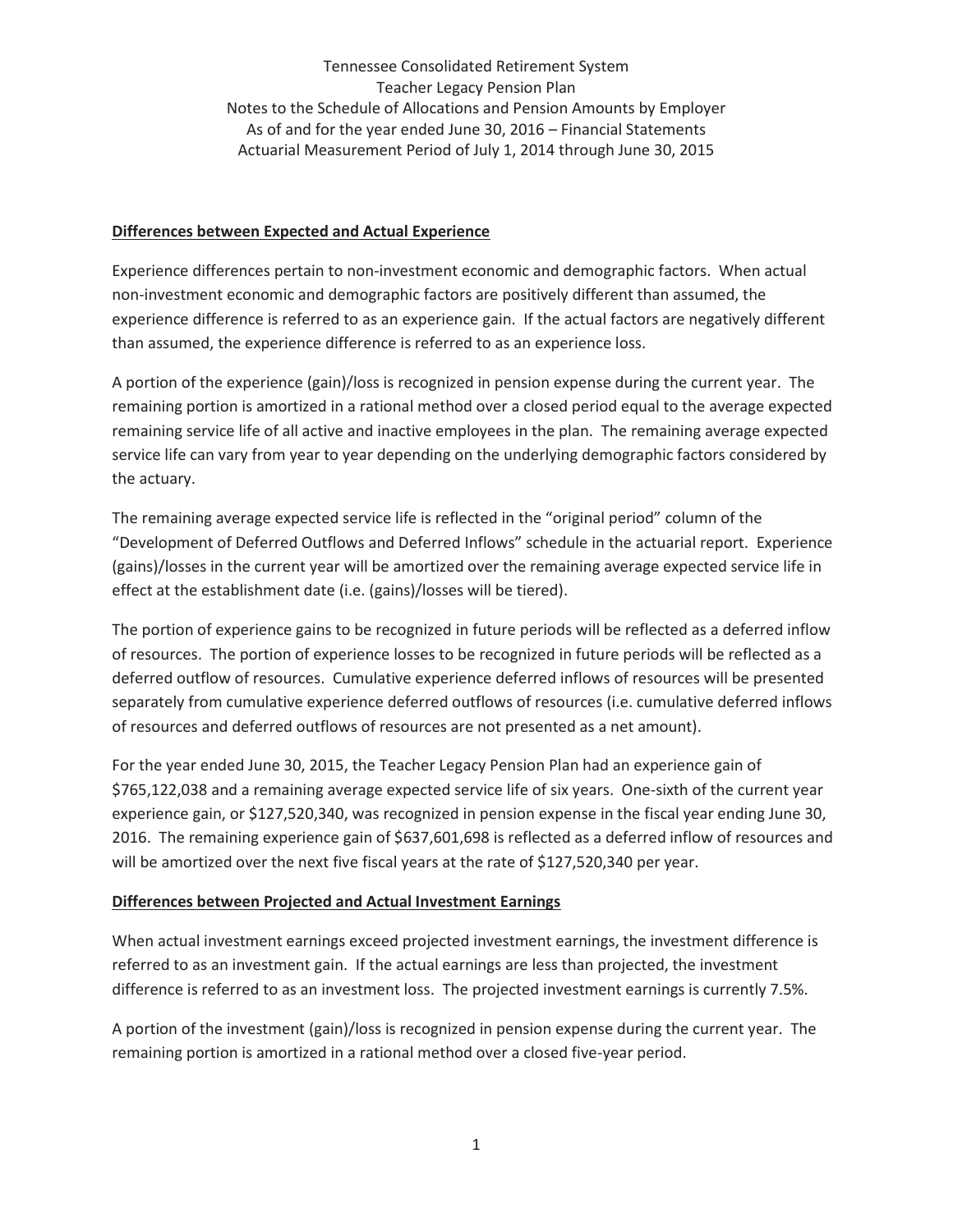Tennessee Consolidated Retirement System Teacher Legacy Pension Plan Notes to the Schedule of Allocations and Pension Amounts by Employer As of and for the year ended June 30, 2016 – Financial Statements Actuarial Measurement Period of July 1, 2014 through June 30, 2015

The portion of investment gains to be recognized in future periods will be reflected as a deferred inflow of resources. The portion of investment losses to be recognized in future periods will be reflected as a deferred outflow of resources. **Cumulative investment deferred inflows of resources are presented separately from cumulative investment deferred outflows of resources on this schedule (i.e. cumulative deferred inflows of resources and deferred outflows of resources are not presented as a net amount); however, for employers' financial statements, cumulative investment deferred inflows of resources should be netted with cumulative investment deferred outflows of resources.**

For the year ended June 30, 2015, the Teacher Legacy Pension Plan had an investment loss of \$924,588,869. One-fifth of the current year investment loss, or \$184,917,774, was recognized in pension expense as of June 30, 2016. The remaining investment loss of \$739,671,095 is reflected as a deferred outflow of resources and will be amortized over the next four fiscal years at the rate of \$184,917,774 per year.

### **Changes of Assumptions**

There were no changes of assumptions as of the year ended June 30, 2015 for the Teacher Legacy Pension Plan. If there had been any changes of assumptions, the same methodology applied for differences between expected and actual experience would be applied for changes of assumptions.

Actuarial assumptions fall into two types: economic and demographic. Economic assumptions impact the amount of future expected benefits while demographic assumptions impact timing and probability of the benefit amount to be paid. Some examples of economic assumptions are: discount rate, salary, cost of living adjustments, etc. Demographic assumptions include: retirement pattern, turnover and mortality rates.

### **Changes of Benefit Terms**

There were no changes of benefit terms as of the year ended June 30, 2015 for the Teacher Legacy Pension Plan. If there had been any changes of benefit terms, the effects would all be immediately recognized in pension expense.

Benefit terms impact the benefit payments to be provided through the pension plan. Benefit terms include automatic postemployment benefit changes and projected ad hoc postemployment benefit changes (such as automatic cost of living adjustments (COLAs) and ad hoc COLAs, projected salary changes, and projected service credits).

### **Changes in Proportionate Share**

The Teacher Legacy Pension Plan is a cost-sharing plan. As such, each year the change in proportionate share will need to be calculated for each employer participating in the cost-sharing plan. There will be